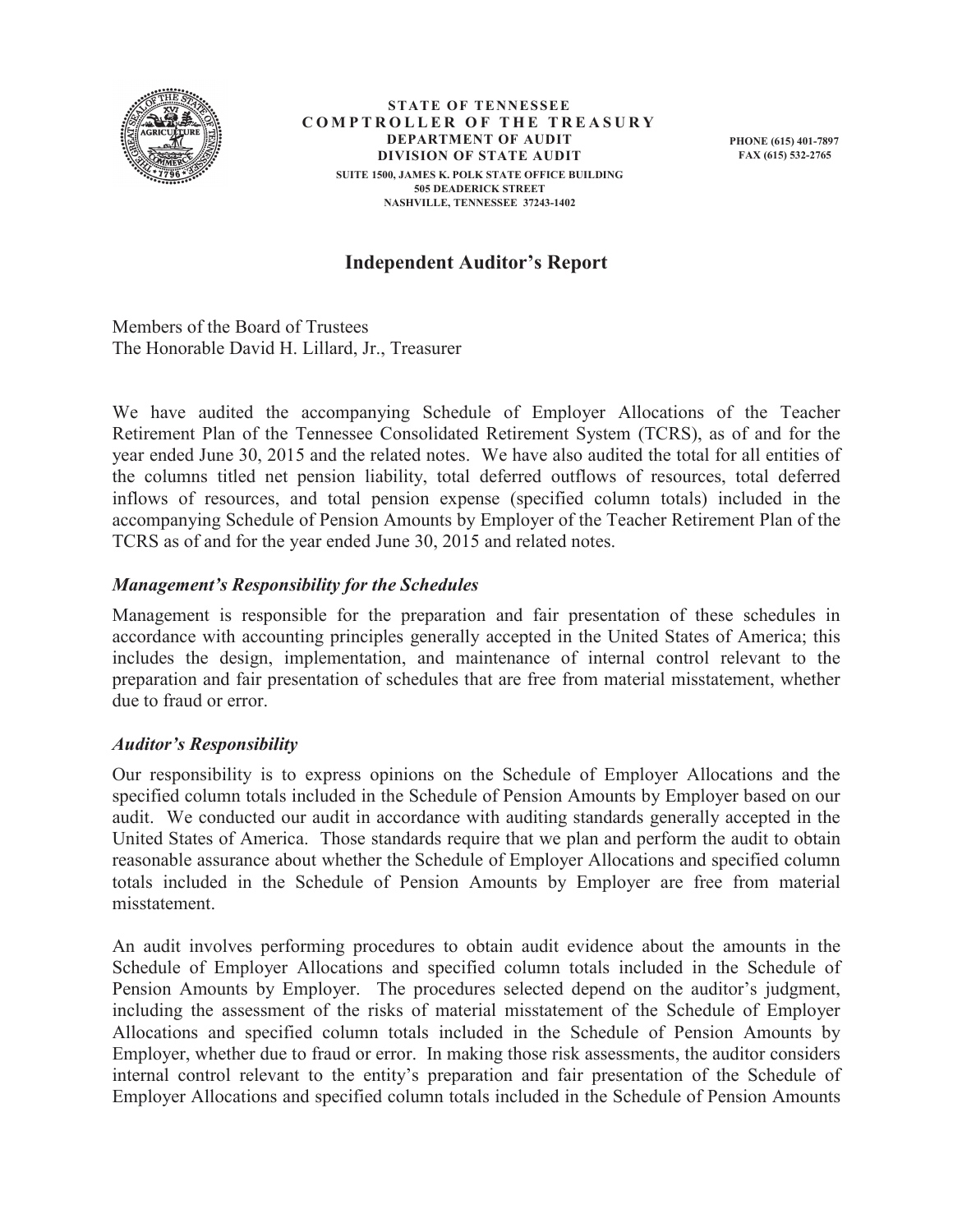by Employer in order to design audit procedures that are appropriate in the circumstances, but not for the purpose of expressing an opinion on the effectiveness of the entity's internal control. Accordingly, we express no such opinion. An audit also includes evaluating the appropriateness of accounting principles used and reasonableness of significant accounting estimates made by management, as well as evaluating the overall presentation of the Schedule of Employer Allocations and specified column totals included in the Schedule of Pension Amounts by Employer.

We believe that the audit evidence we have obtained is sufficient and appropriate to provide a basis for our audit opinions. Tennessee statutes, in addition to audit responsibilities, entrust certain other responsibilities to the Comptroller of the Treasury. Those responsibilities include serving as a member of the board of trustees of the TCRS. We do not believe that the Comptroller's service in this capacity affected our ability to conduct an independent audit of the Schedule of Employer Allocations and specified column totals included in the Schedule of Pension Amounts by Employer.

### *Opinions*

In our opinion, the schedules referred to above present fairly, in all material respects, the employer allocations and net pension liability, total deferred outflows of resources, total deferred inflows of resources, and total pension expense for the total of all participating entities for the Teacher Retirement Plan of the TCRS as of and for the year ended June 30, 2015, in accordance with accounting principles generally accepted in the United States of America.

### *Other Matter*

We have audited, in accordance with auditing standards generally accepted in the United States of America, the financial statements of the Tennessee Consolidated Retirement System as of and for the year ended June 30, 2015, and our report thereon, dated December 23, 2015, expressed an unmodified opinion on those financial statements.

### *Restriction on Use*

This report is intended solely for the information and use of the board of trustees for the Tennessee Consolidated Retirement System, management of the Tennessee Consolidated Retirement System, and Teacher Retirement Plan employers and their auditors and is not intended to be and should not be used by anyone other than these specified parties.

Separal U. Lorelian

Deborah V. Loveless, CPA **Director** October 31, 2016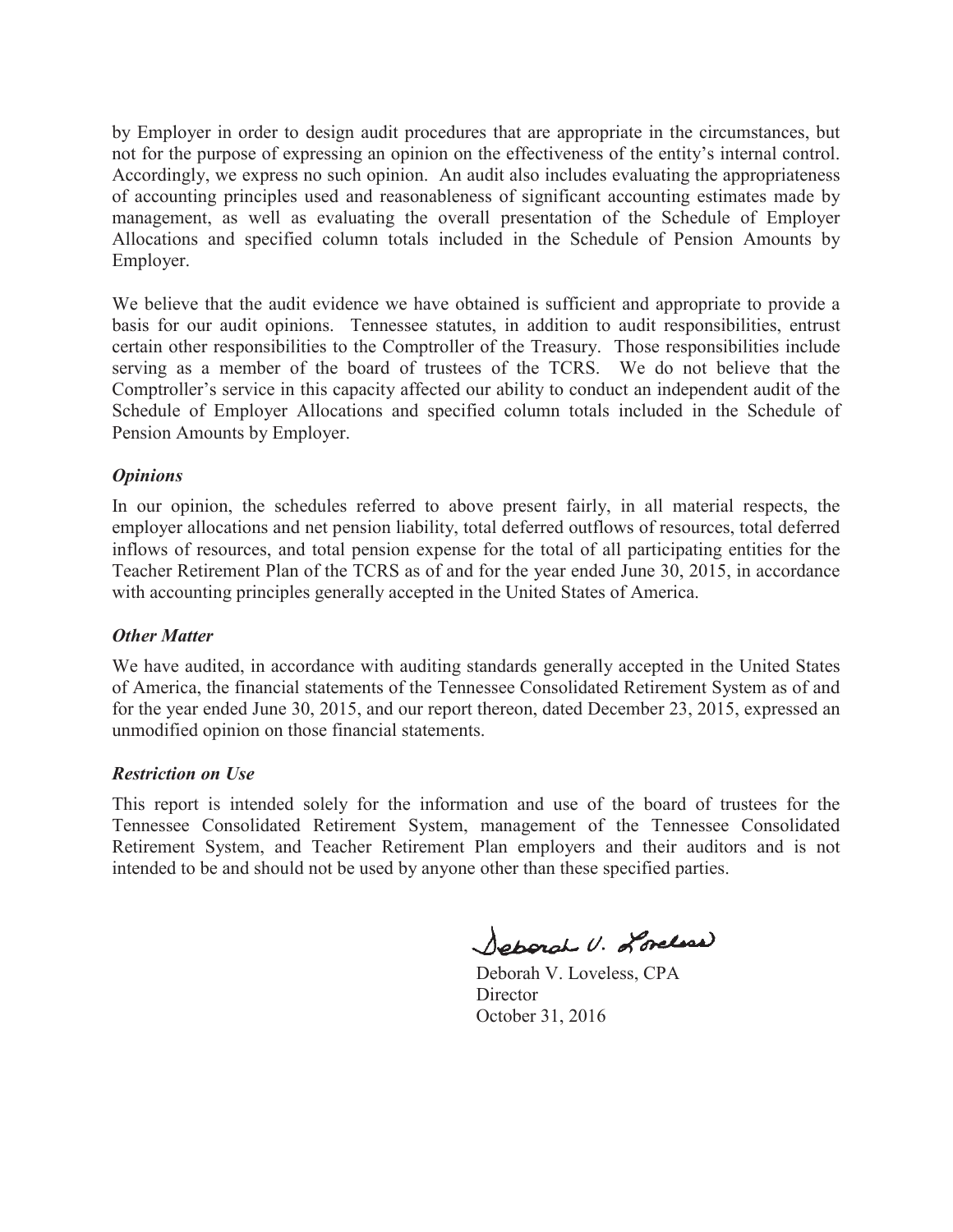|                 |                                            |                              | <b>Employer</b>        |
|-----------------|--------------------------------------------|------------------------------|------------------------|
|                 |                                            | <b>Employer</b>              | <b>Allocation</b>      |
|                 |                                            | <b>Contributions for the</b> | Percentage for the     |
| <b>Employer</b> |                                            | Year Ended June 30,          | <b>Year Ended June</b> |
| Code            | <b>Employer</b>                            | 2015                         | 30, 2015               |
| 30002           | <b>Achievement School Districts</b>        | \$<br>146,170                | 1.75876640%            |
| 99117           | Alamo City Schools                         | \$<br>6,439                  | 0.07747055%            |
| 99105           | Alcoa City Schools                         | \$<br>2,219                  | 0.02670216%            |
| 99001           | Anderson County Schools                    | \$<br>18,809                 | 0.22631258%            |
| 97901           | <b>Arlington Municipal Schools</b>         | \$<br>29,932                 | 0.36015353%            |
| 97915           | Arrow Academy                              | \$<br>1,453                  | 0.01748202%            |
| 99154           | Athens City Schools                        | \$<br>28,770                 | 0.34617004%            |
| 97916           | Aurora Collegiate Academy Inc.             | \$<br>7,962                  | 0.09580542%            |
| 97902           | <b>Bartlett Municipal Schools</b>          | \$<br>22,220                 | 0.26735295%            |
| 99002           | <b>Bedford County Schools</b>              | \$<br>63,047                 | 0.75859949%            |
| 99003           | <b>Benton Co Teachers</b>                  | \$<br>16,822                 | 0.20240192%            |
| 99004           | <b>Bledsoe Co Teachers</b>                 | \$<br>4,664                  | 0.05611448%            |
| 99005           | <b>Blount Co Teachers</b>                  | \$<br>38,074                 | 0.45811491%            |
| 99006           | <b>Bradley Co Teachers</b>                 | \$<br>51,319                 | 0.61749089%            |
| 99182           | <b>Bristol Schools</b>                     | \$<br>27,576                 | 0.33180379%            |
| 91901           | Cameron College Prep                       | \$<br>54,186                 | 0.65198206%            |
| 99007           | <b>Campbell Co Teachers</b>                | \$<br>25,542                 | 0.30733459%            |
| 99008           | Cannon Co Teachers                         | \$<br>8,173                  | 0.09833510%            |
| 99010           | Carter Co Teachers                         | \$<br>28,892                 | 0.34763582%            |
| 93302           | Chattanooga Charter School Of Excellence   | \$<br>10,082                 | 0.12130483%            |
| 93300           | Chattanooga Girls Leadership               | \$<br>12,041                 | 0.14488135%            |
| 99011           | Cheatham County Schools                    | \$<br>75,997                 | 0.91442317%            |
| 99012           | <b>Chester County Schools</b>              | \$<br>6,757                  | 0.08130152%            |
| 97917           | <b>Circles Of Success Learning Academy</b> | \$<br>2,742                  | 0.03298785%            |
| 97920           | City University School Of Liberal Arts     | \$<br>1,361                  | 0.01638118%            |
| 99013           | <b>Claiborne County Schools</b>            | \$<br>29,816                 | 0.35875514%            |
| 99014           | Clay County Schools                        | \$<br>8,526                  | 0.10259106%            |
| 99106           | Cleveland City Schools Fed Proj            | \$<br>34,645                 | 0.41685555%            |
| 99101           | Clinton City Schools                       | \$<br>6,729                  | 0.08096474%            |
| 99015           | <b>Cocke County Schools</b>                | \$<br>32,106                 | 0.38630533%            |
| 99016           | Coffee County Schools                      | \$<br>39,296                 | 0.47281722%            |
| 97903           | <b>Collierville Municipal Schools</b>      | \$<br>36,463                 | 0.43872962%            |
| 99017           | <b>Crockett County Schools</b>             | \$<br>12,877                 | 0.15493725%            |
| 99018           | <b>Cumberland County Schools</b>           | \$<br>49,159                 | 0.59150189%            |
| 99019           | Davidson County Schools                    | \$<br>1,174,675              | 14.13408368%           |
| 99172           | Dayton City Schools                        | \$<br>8,515                  | 0.10245762%            |
| 99020           | <b>Decatur County Schools</b>              | \$<br>8,699                  | 0.10466784%            |
| 99021           | <b>Dekalb County Schools</b>               | \$<br>27,669                 | 0.33292244%            |
| 99022           | Dickson County Schools                     | \$<br>53,134                 | 0.63932380%            |
| 99023           | <b>Dyer County Schools</b>                 | \$<br>18,815                 | 0.22639127%            |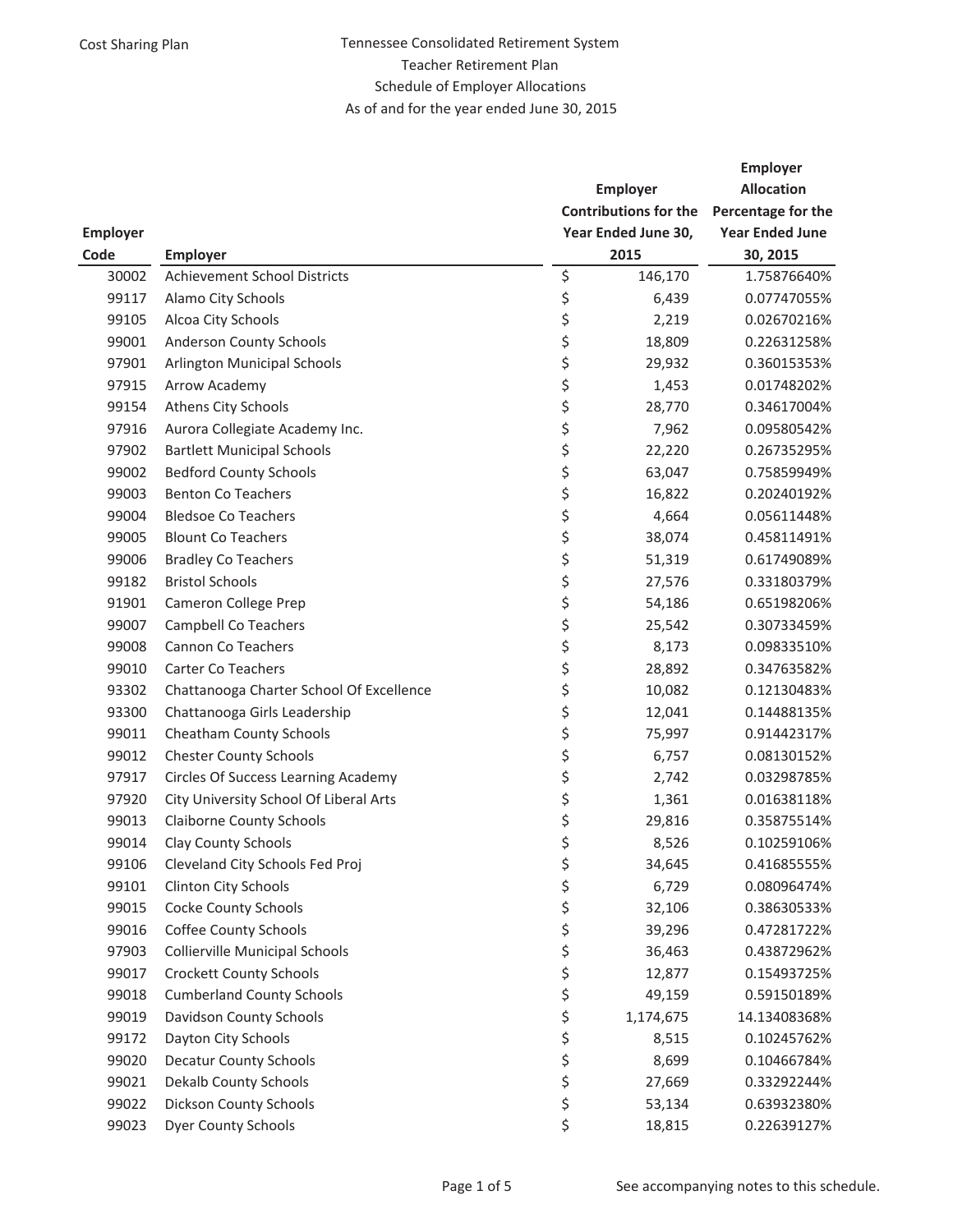|                 |                                          |                              | <b>Employer</b>        |
|-----------------|------------------------------------------|------------------------------|------------------------|
|                 |                                          | <b>Employer</b>              | <b>Allocation</b>      |
|                 |                                          | <b>Contributions for the</b> | Percentage for the     |
| <b>Employer</b> |                                          | Year Ended June 30,          | <b>Year Ended June</b> |
| Code            | <b>Employer</b>                          | 2015                         | 30, 2015               |
| 99123           | Dyersburg City Schools                   | \$<br>20,634                 | 0.24827773%            |
| 99110           | Elizabethton City Schools                | \$<br>22,729                 | 0.27348246%            |
| 99254           | Etowah City Schools                      | \$<br>4,238                  | 0.05098967%            |
| 99024           | <b>Fayette County Schools</b>            | \$<br>53,945                 | 0.64908479%            |
| 99152           | Fayetteville City Schools                | \$<br>8,868                  | 0.10670455%            |
| 99025           | <b>Fentress County Schools</b>           | \$<br>10,900                 | 0.13115678%            |
| 99026           | Franklin Co Finance Dept                 | \$<br>25,890                 | 0.31152305%            |
| 99194           | Franklin Special City School District    | \$<br>33,539                 | 0.40355441%            |
| 97926           | Freedom Prep - Shelby Co Teachers        | \$<br>19,218                 | 0.23123585%            |
| 97904           | <b>Germantown Municipal Schools</b>      | \$<br>49,918                 | 0.60063094%            |
| 99027           | <b>Gibson County Schools</b>             | \$<br>17,505                 | 0.21063060%            |
| 99028           | <b>Giles County Schools</b>              | \$<br>28,966                 | 0.34852272%            |
| 99029           | <b>Grainger County Schools</b>           | \$<br>9,858                  | 0.11861199%            |
| 99030           | <b>Greene County Schools</b>             | \$<br>37,077                 | 0.44612060%            |
| 99130           | Greeneville City Schools                 | \$<br>7,236                  | 0.08707031%            |
| 99031           | <b>Grundy County Schools</b>             | \$<br>12,151                 | 0.14620659%            |
| 99032           | Hamblen County Schools                   | \$<br>73,033                 | 0.87876017%            |
| 99033           | <b>Hamilton County Schools</b>           | \$<br>413,068                | 4.97017158%            |
| 99034           | <b>Hancock County Schools</b>            | \$<br>8,174                  | 0.09835026%            |
| 99035           | Hardeman County Schools                  | \$<br>33,360                 | 0.40139436%            |
| 99036           | Hardin County Schools                    | \$<br>6,511                  | 0.07834109%            |
| 99085           | Hartsville Trousdale County Schools      | \$<br>15,711                 | 0.18904435%            |
| 99037           | <b>Hawkins County Schools</b>            | \$<br>29,900                 | 0.35977043%            |
| 99038           | <b>Haywood County Schools</b>            | \$<br>33,533                 | 0.40347656%            |
| 99039           | <b>Henderson County Schools</b>          | \$<br>23,782                 | 0.28615239%            |
| 99040           | <b>Henry County Schools</b>              | \$<br>21,224                 | 0.25537295%            |
| 99041           | <b>Hickman County Schools</b>            | \$<br>23,634                 | 0.28437269%            |
| 99209           | Hollow Rock Bruceton Special School Dist | \$<br>5,065                  | 0.06093908%            |
| 99042           | <b>Houston County Schools</b>            | \$<br>5,607                  | 0.06746711%            |
| 99127           | Humboldt City Schools                    | \$<br>10,991                 | 0.13224439%            |
| 99043           | Humphreys County Schools                 | \$<br>11,910                 | 0.14331052%            |
| 99309           | Huntingdon City Schools                  | \$<br>7,787                  | 0.09369266%            |
| 91916           | <b>Intrepid College Preparatory</b>      | \$<br>15,183                 | 0.18268574%            |
| 93301           | Ivy Leadership Academy                   | \$<br>9,464                  | 0.11387498%            |
| 99044           | Jackson County Schools                   | \$<br>10,055                 | 0.12098778%            |
| 99057           | Jackson Madison County Schools           | \$<br>127,275                | 1.53142073%            |
| 99045           | Jefferson County Schools                 | \$<br>41,727                 | 0.50206843%            |
| 99190           | Johnson City Schools                     | \$<br>37,635                 | 0.45283151%            |
| 99046           | Johnson County Schools                   | \$<br>22,164                 | 0.26668961%            |
| 99282           | Kingsport City Schools                   | \$<br>34,765                 | 0.41830364%            |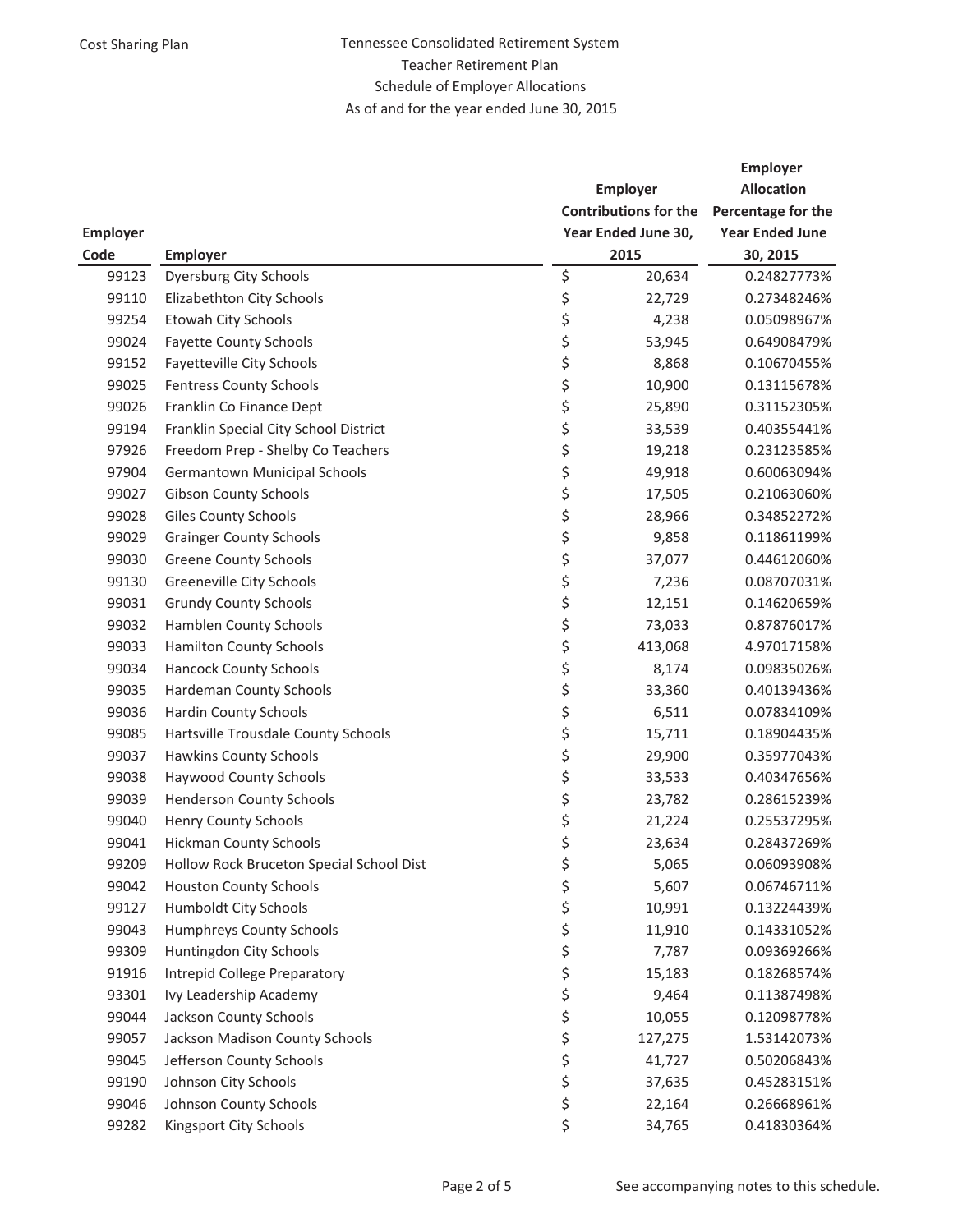|                 |                                                  |                              | <b>Employer</b>        |
|-----------------|--------------------------------------------------|------------------------------|------------------------|
|                 |                                                  | <b>Employer</b>              | <b>Allocation</b>      |
|                 |                                                  | <b>Contributions for the</b> | Percentage for the     |
| <b>Employer</b> |                                                  | Year Ended June 30,          | <b>Year Ended June</b> |
| Code            | <b>Employer</b>                                  | 2015                         | 30, 2015               |
| 97928           | Kipp Memphis Collegiate Elementary               | \$<br>9,513                  | 0.11446733%            |
| 97929           | Kipp Memphis Collegiate High                     | \$<br>8,414                  | 0.10124139%            |
| 97930           | Kipp Memphis Collegiate Middle                   | \$<br>5,491                  | 0.06606811%            |
| 91903           | Kipp Nashville Schools                           | \$<br>23,559                 | 0.28347423%            |
| 97927           | Kipp Schools-Kipp Memphis Academy Middle         | \$<br>471                    | 0.00566723%            |
| 91904           | Knowledge Academies                              | \$<br>5,308                  | 0.06386559%            |
| 99047           | Knox County Schools                              | \$<br>579,452                | 6.97215924%            |
| 99048           | Lake County Schools                              | \$<br>9,633                  | 0.11590435%            |
| 97905           | Lakeland Municipal Schools                       | \$<br>4,771                  | 0.05741217%            |
| 99049           | Lauderdale County Schools                        | \$<br>37,856                 | 0.45549331%            |
| 99050           | Lawrence County Schools                          | \$<br>13,833                 | 0.16643788%            |
| 99195           | Lebanon Spec Schools Dst                         | \$<br>29,190                 | 0.35122241%            |
| 99153           | Lenoir City Schools                              | \$<br>19,560                 | 0.23534814%            |
| 99051           | Lewis County Schools                             | \$<br>4,048                  | 0.04870485%            |
| 99139           | Lexington City Schools                           | \$<br>8,565                  | 0.10305178%            |
| 91907           | Liberty Collegiate                               | \$<br>22,773                 | 0.27401369%            |
| 99052           | <b>Lincoln County Schools</b>                    | \$<br>25,754                 | 0.30988629%            |
| 99924           | Little TN Valley Ed Coop                         | \$<br>1,200                  | 0.01443880%            |
| 99053           | Loudon County Schools                            | \$<br>39,566                 | 0.47607233%            |
| 99056           | <b>Macon County Schools</b>                      | \$<br>37,462                 | 0.45075834%            |
| 99116           | Manchester City Schools                          | \$<br>4,177                  | 0.05025906%            |
| 99058           | <b>Marion County Schools</b>                     | \$<br>23,373                 | 0.28122671%            |
| 99059           | <b>Marshall County Schools</b>                   | \$<br>43,779                 | 0.52676155%            |
| 91908           | Martha O Bryan                                   | \$<br>12,755                 | 0.15346967%            |
| 99205           | Maryville City Schools                           | \$<br>8,384                  | 0.10088403%            |
| 99060           | <b>Maury County Schools</b>                      | \$<br>90,615                 | 1.09031557%            |
| 99409           | Mckenzie City Schools                            | \$<br>4,468                  | 0.05376324%            |
| 99054           | <b>Mcminn County Schools</b>                     | \$<br>22,981                 | 0.27651786%            |
| 99055           | <b>Mcnairy County Schools</b>                    | \$<br>24,876                 | 0.29931600%            |
| 99061           | <b>Meigs County Schools</b>                      | \$<br>13,269                 | 0.15966283%            |
| 97931           | Memphis Academy Of Health Sciences (Mahs) High   | \$<br>6,062                  | 0.07293833%            |
| 97932           | Memphis Academy Of Health Sciences Middle School | \$<br>1,112                  | 0.01338020%            |
| 97933           | Memphis Academy Of Science And Engineering       | \$<br>11,978                 | 0.14411801%            |
| 97934           | Memphis Business Academy Elementary School       | \$<br>9,511                  | 0.11444182%            |
| 97936           | Memphis Business Academy High School             | \$<br>7,679                  | 0.09239630%            |
| 97935           | Memphis Business Academy Middle School           | \$<br>7,809                  | 0.09395449%            |
| 97937           | Memphis College Preparatory Elementary School    | \$<br>4,691                  | 0.05644416%            |
| 97938           | Memphis Grizzlies Prep                           | \$<br>6,442                  | 0.07751290%            |
| 97953           | Memphis Rise Academy                             | \$<br>10,508                 | 0.12643277%            |
| 97939           | Memphis School Of Excellence                     | \$<br>11,486                 | 0.13820893%            |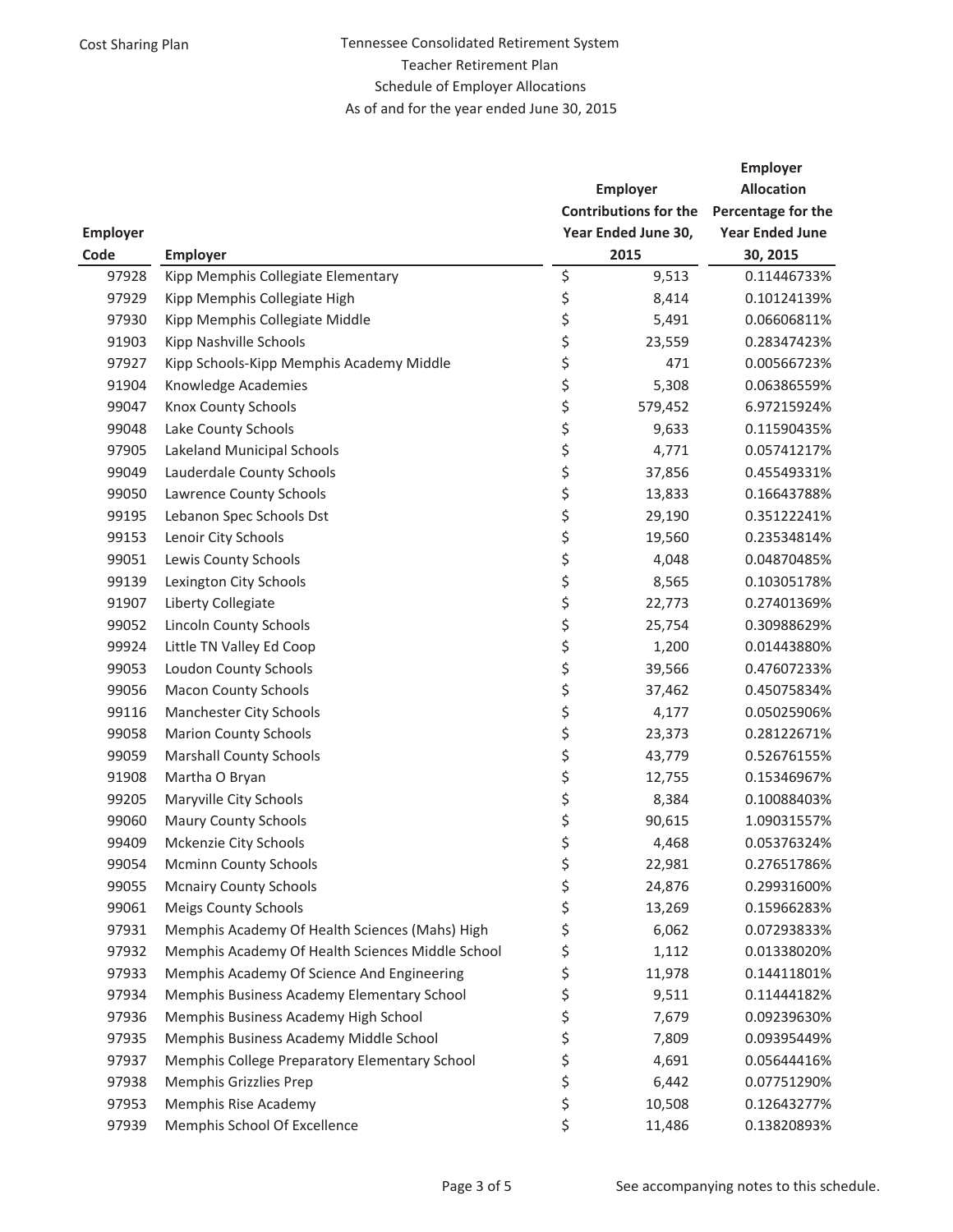|                 |                                                |                              | <b>Employer</b>        |
|-----------------|------------------------------------------------|------------------------------|------------------------|
|                 |                                                | <b>Employer</b>              | <b>Allocation</b>      |
|                 |                                                | <b>Contributions for the</b> | Percentage for the     |
| <b>Employer</b> |                                                | Year Ended June 30,          | <b>Year Ended June</b> |
| Code            | <b>Employer</b>                                | 2015                         | 30, 2015               |
| 99227           | Milan Special Sch Dist                         | \$<br>17,578                 | 0.21150751%            |
| 97906           | Millington Municipal Schools                   | \$<br>39,873                 | 0.47976048%            |
| 99062           | Monroe County Schools                          | \$<br>27,263                 | 0.32804140%            |
| 99063           | Montgomery County Schools                      | \$<br>318,055                | 3.82694009%            |
| 99064           | Moore County Schools                           | \$<br>4,015                  | 0.04831428%            |
| 99065           | <b>Morgan County Schools</b>                   | \$<br>17,591                 | 0.21166225%            |
| 99175           | Murfreesboro City Schools                      | \$<br>52,279                 | 0.62903290%            |
| 91909           | Nashville Academy Of Computer Science          | \$<br>11,896                 | 0.14313160%            |
| 91910           | Nashville Classical                            | \$<br>8,978                  | 0.10803148%            |
| 91911           | Nashville Preparatory Academy                  | \$<br>31,204                 | 0.37545253%            |
| 97941           | New Consortium Of Law And Business-Bartlett    | \$<br>2,830                  | 0.03405175%            |
| 91913           | New Vision Academy                             | \$<br>7,261                  | 0.08736715%            |
| 99115           | <b>Newport City Schools</b>                    | \$<br>3,238                  | 0.03896527%            |
| 99201           | Oak Ridge City Schools                         | \$<br>21,828                 | 0.26263784%            |
| 99066           | <b>Obion County Schools</b>                    | \$<br>16,192                 | 0.19483082%            |
| 97942           | Omni Prep Academy - North Pointe Lower School  | \$<br>3,249                  | 0.03908993%            |
| 97943           | Omni Prep Academy - North Pointe Middle School | \$<br>1,624                  | 0.01954496%            |
| 99176           | Oneida Special Schools District                | \$<br>1,509                  | 0.01816197%            |
| 99067           | <b>Overton County Schools</b>                  | \$<br>9,956                  | 0.11979730%            |
| 99140           | Paris City Schools                             | \$<br>12,019                 | 0.14461699%            |
| 99068           | Perry County Schools                           | \$<br>5,790                  | 0.06966144%            |
| 99069           | <b>Pickett County Schools</b>                  | \$<br>1,243                  | 0.01495667%            |
| 99070           | Polk County Schools                            | \$<br>11,717                 | 0.14098648%            |
| 97944           | Power Center Academy High School               | \$<br>17,825                 | 0.21447745%            |
| 97945           | Power Center Academy Middle School             | \$<br>7,213                  | 0.08678598%            |
| 91914           | Project Reflect Inc                            | \$<br>1,574                  | 0.01894046%            |
| 97946           | Promise Academy                                | \$<br>11,477                 | 0.13809210%            |
| 91915           | Purpose Preparatory Academy                    | \$<br>10,211                 | 0.12286398%            |
| 99071           | <b>Putnam County Schools</b>                   | \$<br>50,263                 | 0.60478655%            |
| 99072           | <b>Rhea County Schools</b>                     | \$<br>8,194                  | 0.09859837%            |
| 99158           | <b>Richard City Schools</b>                    | \$<br>5,323                  | 0.06404571%            |
| 99073           | Roane County Schools                           | \$<br>39,999                 | 0.48128076%            |
| 99074           | Robertson County Schools                       | \$<br>98,967                 | 1.19080867%            |
| 91920           | Rocketship                                     | \$<br>16,953                 | 0.20397924%            |
| 99137           | Rogersville City Schools                       | \$<br>2,884                  | 0.03469957%            |
| 99075           | <b>Rutherford County Schools</b>               | \$<br>316,382                | 3.80681071%            |
| 99076           | <b>Scott County Schools</b>                    | \$<br>10,385                 | 0.12495772%            |
| 99077           | Sequatchie County Schools                      | \$<br>27,983                 | 0.33670528%            |
| 99078           | Sevier County Schools                          | \$<br>58,633                 | 0.70549611%            |
| 99079           | Shelby Co Bd Of Ed Teachers                    | \$<br>987,290                | 11.87940952%           |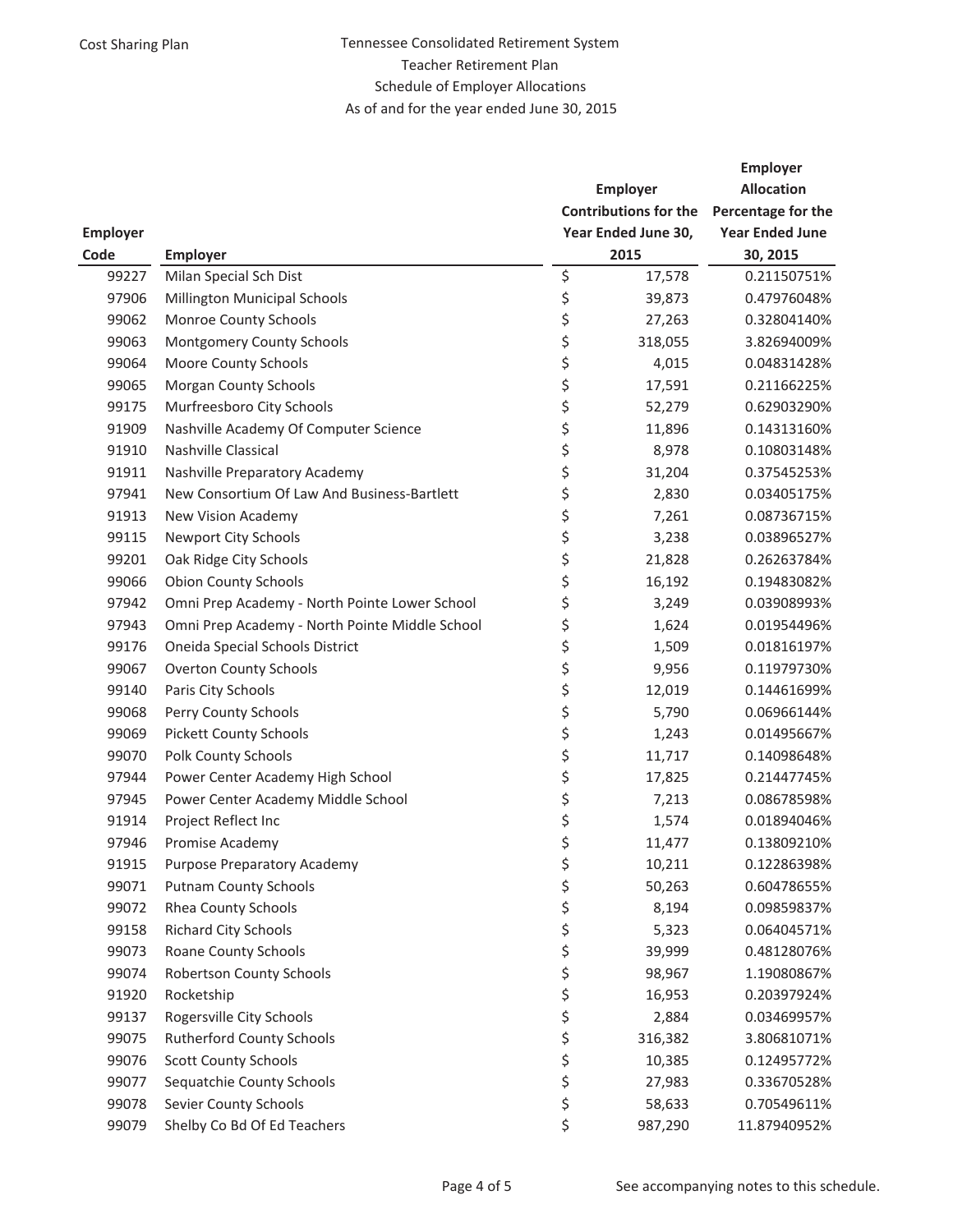| <b>Employer</b><br>Code | Employer                                         |                                     | <b>Employer</b><br><b>Contributions for the</b><br>Year Ended June 30,<br>2015 | <b>Employer</b><br><b>Allocation</b><br>Percentage for the<br><b>Year Ended June</b><br>30, 2015 |
|-------------------------|--------------------------------------------------|-------------------------------------|--------------------------------------------------------------------------------|--------------------------------------------------------------------------------------------------|
| 99080                   | <b>Smith County Schools</b>                      | \$                                  | 16,725                                                                         | 0.20123515%                                                                                      |
| 97950                   | Soulsville Charter School                        | \$                                  | 15,318                                                                         | 0.18431564%                                                                                      |
| 99509                   | South Carroll County Special School Dist         | \$                                  | 1,515                                                                          | 0.01822670%                                                                                      |
| 97947                   | Southern Avenue Charter Elementary School        | \$                                  | 12,741                                                                         | 0.15330927%                                                                                      |
| 97948                   | Southern Avenue Charter Middle School            | \$                                  | 1,536                                                                          | 0.01848732%                                                                                      |
| 97949                   | <b>Star Academy</b>                              | \$                                  | 1,409                                                                          | 0.01695657%                                                                                      |
| 91917                   | <b>Stem Preparatory</b>                          | \$                                  | 24,771                                                                         | 0.29805802%                                                                                      |
| 99081                   | <b>Stewart County Schools</b>                    | \$                                  | 9,021                                                                          | 0.10854369%                                                                                      |
| 99082                   | <b>Sullivan County Schools</b>                   | \$                                  | 85,668                                                                         | 1.03079149%                                                                                      |
| 99083                   | <b>Sumner County Schools</b>                     | \$                                  | 228,292                                                                        | 2.74688244%                                                                                      |
| 99162                   | <b>Sweetwater City Schools</b>                   | \$                                  | 4,362                                                                          | 0.05248721%                                                                                      |
| 99084                   | <b>Tipton County Schools</b>                     | \$                                  | 49,218                                                                         | 0.59220867%                                                                                      |
| 99620                   | <b>Trenton Special Schools</b>                   | \$                                  | 5,607                                                                          | 0.06746241%                                                                                      |
| 99216                   | <b>Tullahoma City Schools</b>                    | \$                                  | 35,375                                                                         | 0.42564770%                                                                                      |
| 99086                   | <b>Unicoi County Schools</b>                     | \$                                  | 21,130                                                                         | 0.25424540%                                                                                      |
| 99166                   | <b>Union City Schools</b>                        | \$                                  | 14,401                                                                         | 0.17327248%                                                                                      |
| 99087                   | <b>Union County Schools</b>                      | \$                                  | 17,171                                                                         | 0.20660530%                                                                                      |
| 91919                   | Valor Collegiate Academy                         | \$                                  | 7,282                                                                          | 0.08761549%                                                                                      |
| 99088                   | Van Buren County Schools                         | \$                                  | 2,008                                                                          | 0.02416093%                                                                                      |
| 97951                   | Veritas College Preparatory Charter School       | \$                                  | 5,333                                                                          | 0.06417289%                                                                                      |
| 97954                   | <b>Vision Prep</b>                               | \$                                  | 5,237                                                                          | 0.06301827%                                                                                      |
| 97923                   | W.E.B. Dubois-High School Of Arts And Technology | \$                                  | 183                                                                            | 0.00220589%                                                                                      |
| 99089                   | <b>Warren County Schools</b>                     | \$                                  | 42,552                                                                         | 0.51199571%                                                                                      |
| 99090                   | <b>Washington County Schools</b>                 | \$                                  | 44,103                                                                         | 0.53066351%                                                                                      |
| 99091                   | <b>Wayne County Schools</b>                      | \$                                  | 15,124                                                                         | 0.18197258%                                                                                      |
| 99092                   | <b>Weakley County Schools</b>                    | \$                                  | 15,689                                                                         | 0.18878024%                                                                                      |
| 99609                   | West Carroll Special School District             | \$                                  | 2,665                                                                          | 0.03207026%                                                                                      |
| 99093                   | White County Schools                             | \$                                  | 5,177                                                                          | 0.06228562%                                                                                      |
| 99094                   | Williamson County Schools                        | \$                                  | 358,890                                                                        | 4.31827976%                                                                                      |
| 99095                   | <b>Wilson County Schools</b>                     | \$                                  | 134,715                                                                        | 1.62093119%                                                                                      |
|                         | <b>Total for All Employer</b>                    | $\overline{\boldsymbol{\varsigma}}$ | 8,310,939                                                                      | 100.00000000%                                                                                    |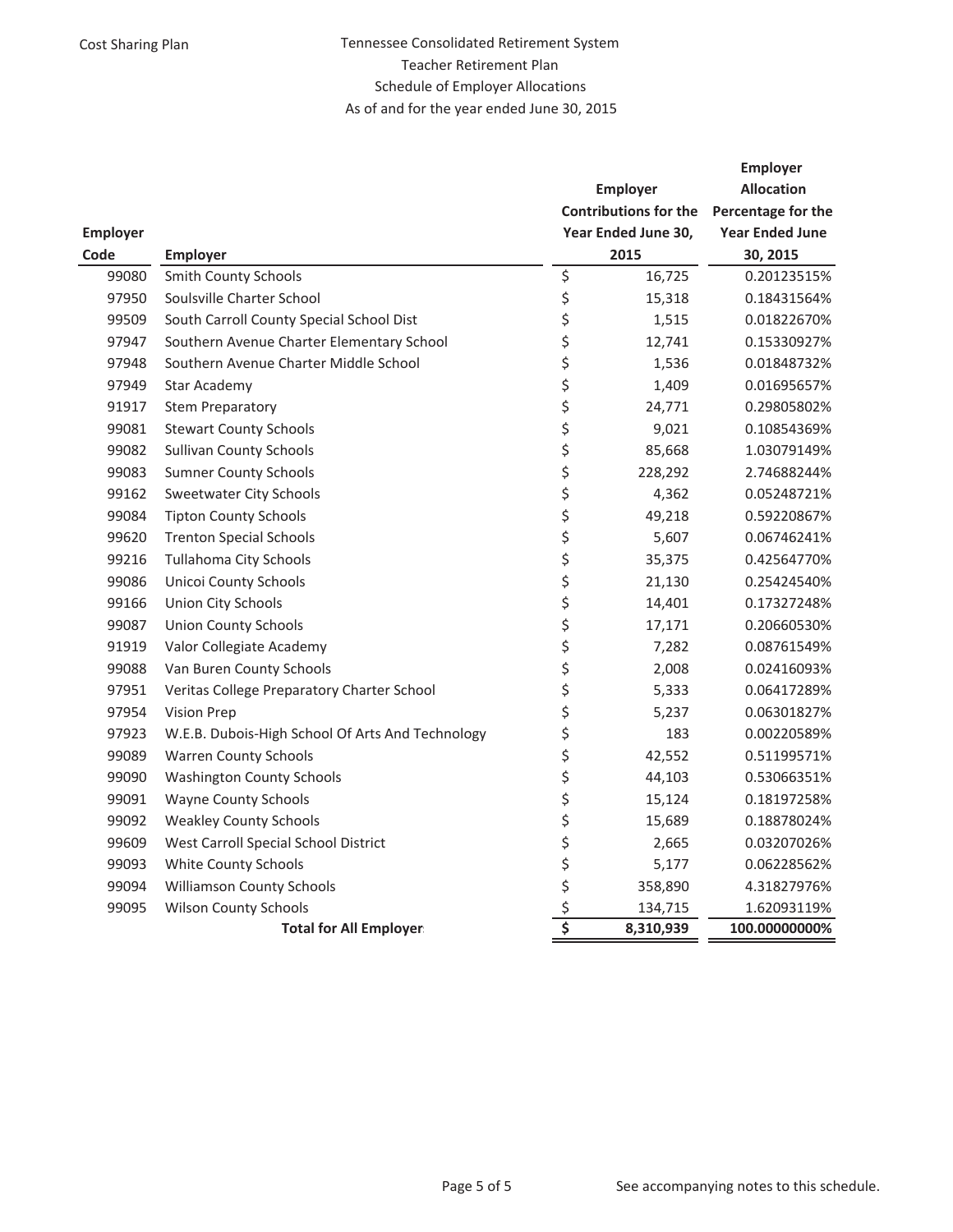**Deferred Outflows of Resources** 

Deferred Inflows of Resources

|          |                                          |    |                    |              | <b>Differences</b>      |                    | <b>Net Difference</b><br><b>Between Projected</b><br>and Actual |              |                       |         | <b>Differences</b>      |              | <b>Net Difference</b><br><b>Between Projected</b><br>and Actual |              |                             |                    | <b>Proportionate Share</b> |
|----------|------------------------------------------|----|--------------------|--------------|-------------------------|--------------------|-----------------------------------------------------------------|--------------|-----------------------|---------|-------------------------|--------------|-----------------------------------------------------------------|--------------|-----------------------------|--------------------|----------------------------|
|          |                                          |    |                    |              | <b>Between Expected</b> |                    | <b>Investment Earnings</b>                                      |              | <b>Total Deferred</b> |         | <b>Between Expected</b> |              | <b>Investment Earnings</b>                                      |              |                             |                    |                            |
| Employer |                                          |    | <b>Net Pension</b> |              | and Actual              |                    | on Pension Plan                                                 |              | Outflows of           |         | and Actual              |              | on Pension Plan                                                 |              | <b>Total Deferred</b>       |                    | of Plan Pension            |
| Code     | Employer                                 |    | Liability (Asset)  |              | Experience              |                    | Investments                                                     |              | <b>Resources</b>      |         | Experience              |              | Investments                                                     |              | <b>Inflows of Resources</b> |                    | Expense                    |
| 30002    | <b>Achievement School Districts</b>      | \$ | (70, 754)          | $\zeta$      | $\sim$                  | <sub>S</sub>       | 5,719                                                           | \$           | 5,719                 | $\zeta$ | 23,029                  | <sub>S</sub> | $\sim$                                                          | \$           | 23,029                      | $\zeta$            | 92,726                     |
| 99117    | Alamo City Schools                       | \$ | (3, 117)           | \$           |                         | $\mathsf{S}$       | 252                                                             | Ś            | 252                   | \$      | 1,014                   | $\zeta$      |                                                                 | Ŝ.           | 1,014                       | \$                 | 4,084                      |
| 99105    | Alcoa City Schools                       | \$ | (1,074)            | \$           |                         | $\zeta$            | 87                                                              | \$.          | 87                    | \$      | 350                     | $\zeta$      |                                                                 | $\zeta$      | 350                         | \$                 | 1,408                      |
| 99001    | Anderson County Schools                  | Ś  | (9, 104)           | \$.          |                         | \$                 | 736                                                             | Ŝ            | 736                   | Ś       | 2,963                   | <sub>S</sub> |                                                                 | ς            | 2,963                       | \$                 | 11,932                     |
| 97901    | Arlington Municipal Schools              | Ś  | (14, 489)          | Ś            |                         | Ś                  | 1,171                                                           | Ŝ            | 1,171                 | Ś       | 4,716                   | -Ś           |                                                                 | <sub>S</sub> | 4,716                       | Ś                  | 18,988                     |
| 97915    | Arrow Academy                            | Ś  | (703)              | Ś            |                         | Ś                  | 57                                                              | Ś            | 57                    | Ś       | 229                     | <sup>5</sup> |                                                                 | .S           | 229                         | Ś                  | 922                        |
| 99154    | Athens City Schools                      | Ś  | (13,926)           | Ś            |                         | Ś                  | 1,126                                                           | Ś            | 1,126                 | \$      | 4,533                   | <sup>S</sup> |                                                                 | Ś            | 4,533                       | \$                 | 18,251                     |
| 97916    | Aurora Collegiate Academy Inc.           | \$ | (3,854)            | \$           |                         | <sup>S</sup>       | 312                                                             | Ŝ.           | 312                   | \$      | 1,254                   | $\zeta$      |                                                                 | Ŝ.           | 1,254                       | \$                 | 5,051                      |
| 97902    | <b>Bartlett Municipal Schools</b>        | \$ | (10, 755)          | \$           |                         | <sup>\$</sup>      | 869                                                             | Š.           | 869                   | \$      | 3,501                   | -\$          |                                                                 | ς            | 3,501                       | \$                 | 14,095                     |
| 99002    | <b>Bedford County Schools</b>            | Ś  | (30, 518)          | \$           |                         | Ś                  | 2.467                                                           | Ŝ.           | 2,467                 | \$      | 9,933                   | <sub>S</sub> |                                                                 | S            | 9,933                       | \$                 | 39,995                     |
| 99003    | <b>Benton Co Teachers</b>                | Ś  | (8, 143)           | Ś            |                         | Ś                  | 658                                                             | Ŝ.           | 658                   | \$      | 2,650                   | <sub>S</sub> |                                                                 |              | 2,650                       | \$                 | 10,671                     |
| 99004    | <b>Bledsoe Co Teachers</b>               | Ś  | (2, 257)           | \$           |                         | Ś                  | 182                                                             | Ś            | 182                   | \$      | 735                     | <sub>S</sub> |                                                                 | <sub>S</sub> | 735                         | \$                 | 2,958                      |
| 99005    | <b>Blount Co Teachers</b>                | \$ | (18, 430)          | \$           |                         | Ś                  | 1,490                                                           | Ś            | 1,490                 | \$      | 5,999                   | $\zeta$      |                                                                 | $\zeta$      | 5,999                       | \$                 | 24,153                     |
| 99006    | <b>Bradley Co Teachers</b>               | \$ | (24, 841)          | \$           |                         | Ś                  | 2,008                                                           | Ś            | 2,008                 | \$      | 8,085                   | <sub>S</sub> |                                                                 | Ŝ.           | 8,085                       | \$                 | 32,555                     |
| 99182    | <b>Bristol Schools</b>                   | Ś  | (13, 348)          | Ś            |                         | Ś                  | 1,079                                                           | Ŝ.           | 1,079                 | Ś       | 4,345                   | <sub>S</sub> |                                                                 | ς            | 4,345                       | Ś                  | 17,493                     |
| 91901    | Cameron College Prep                     | Ś  | (26, 229)          | Ś            |                         | Ś                  | 2,120                                                           | S            | 2,120                 | Ś       | 8,537                   | -Ś           |                                                                 |              | 8,537                       | \$                 | 34,374                     |
| 99007    | Campbell Co Teachers                     | Ś  | (12, 364)          | \$           |                         | Ś                  | 999                                                             | Ŝ.           | 999                   | \$      | 4,024                   | S.           |                                                                 |              | 4,024                       | \$                 | 16,203                     |
| 99008    | Cannon Co Teachers                       | Ś  | (3,956)            | \$           |                         | <sub>S</sub>       | 320                                                             | Ŝ            | 320                   | \$      | 1,288                   | -\$          |                                                                 |              | 1,288                       | \$                 | 5,184                      |
| 99010    | Carter Co Teachers                       | Ś  | (13,985)           | \$           |                         | Ś                  | 1,130                                                           | Ś            | 1,130                 | \$      | 4,552                   | $\zeta$      |                                                                 | <sub>S</sub> | 4,552                       | \$                 | 18,328                     |
| 93302    | Chattanooga Charter School Of Excellence | \$ | (4,880)            | \$           |                         | Ś                  | 394                                                             | Ŝ            | 394                   | \$      | 1,588                   | \$           |                                                                 | .S           | 1,588                       | \$                 | 6,395                      |
| 93300    | Chattanooga Girls Leadership             | Ś  | (5,829)            | Ś            |                         | Ś                  | 471                                                             | Ŝ.           | 471                   | Ś       | 1,897                   | Ś            |                                                                 |              | 1,897                       | \$                 | 7,638                      |
| 99011    | Cheatham County Schools                  | Ś  | (36, 787)          | Ś            |                         | Ś                  | 2,974                                                           | Ŝ.           | 2,974                 | \$      | 11,973                  | \$           |                                                                 | $\zeta$      | 11,973                      | \$                 | 48,210                     |
| 99012    | <b>Chester County Schools</b>            | Ś  | (3, 271)           | \$           |                         | Ś                  | 264                                                             | Ŝ            | 264                   | \$      | 1,065                   | Ś            |                                                                 | Š.           | 1,065                       | \$                 | 4,286                      |
| 97917    | Circles Of Success Learning Academy      | Ś  | (1, 327)           | \$           |                         | Ś                  | 107                                                             | <sub>S</sub> | 107                   | Ś       | 432                     | <sub>S</sub> |                                                                 | <sub>S</sub> | 432                         | \$                 | 1,739                      |
| 97920    | City University School Of Liberal Arts   | Ś  | (659)              | \$           |                         | Ś                  | 53                                                              | Ŝ            | 53                    | Ś       | 214                     | <sub>S</sub> |                                                                 | .S           | 214                         | Ś                  | 864                        |
| 99013    | Claiborne County Schools                 | \$ | (14, 433)          | \$           |                         | Ś                  | 1,167                                                           | Ś            | 1,167                 | \$      | 4,698                   | <sub>S</sub> |                                                                 |              | 4,698                       | \$                 | 18,914                     |
| 99014    | Clay County Schools                      | Ś  | (4, 127)           | Ś            |                         | Ś                  | 334                                                             | Š.           | 334                   | \$      | 1,343                   | <sub>S</sub> |                                                                 |              | 1,343                       | \$                 | 5,409                      |
| 99106    | Cleveland City Schools Fed Proj          | Ś  | (16, 770)          | \$           |                         | Ś                  | 1,356                                                           | Ŝ            | 1,356                 | \$      | 5,458                   | <sub>S</sub> |                                                                 | ς            | 5,458                       | \$                 | 21,977                     |
| 99101    | Clinton City Schools                     | Ś  | (3,257)            | \$           |                         | Ś                  | 263                                                             | Ŝ.           | 263                   | \$      | 1,060                   | <sub>S</sub> |                                                                 | <sub>S</sub> | 1,060                       | \$                 | 4,269                      |
| 99015    | <b>Cocke County Schools</b>              | Ś  | (15, 541)          | \$           |                         | Ś                  | 1,256                                                           | Ŝ            | 1,256                 | \$      | 5,058                   | <sub>S</sub> |                                                                 | .S           | 5,058                       | \$                 | 20,367                     |
| 99016    | Coffee County Schools                    | \$ | (19,021)           | \$           |                         | Ś                  | 1,538                                                           | Ś            | 1,538                 | \$      | 6,191                   | $\zeta$      |                                                                 |              | 6,191                       | \$                 | 24,928                     |
| 97903    | Collierville Municipal Schools           | \$ | (17, 650)          | \$           |                         | $\mathsf{\hat{S}}$ | 1,427                                                           | Ś            | 1,427                 | \$      | 5,745                   | $\zeta$      |                                                                 | Ŝ.           | 5,745                       | \$                 | 23,131                     |
| 99017    | Crockett County Schools                  | Ś  | (6, 233)           | \$           |                         | Ś                  | 504                                                             | Ŝ.           | 504                   | Ś       | 2,029                   | <sub>S</sub> |                                                                 | Š.           | 2,029                       | \$                 | 8,169                      |
| 99018    | <b>Cumberland County Schools</b>         | Ŝ  | (23, 796)          | Ś            |                         | Ś                  | 1,924                                                           | <sub>S</sub> | 1,924                 | Ś       | 7,745                   | -Ś           |                                                                 | <sub>S</sub> | 7,745                       | Ś                  | 31,185                     |
| 99019    | Davidson County Schools                  | Ś  | (568, 608)         | Ś            |                         | Ś                  | 45,963                                                          | S            | 45,963                | Ś       | 185,072                 | <sub>S</sub> |                                                                 | .S           | 185,072                     | Ś                  | 745,176                    |
| 99172    | Dayton City Schools                      | Ś  | (4, 122)           | \$           |                         | Ś                  | 333                                                             | S            | 333                   | Ś       | 1,342                   | <sub>S</sub> |                                                                 | .S           | 1,342                       | \$                 | 5,402                      |
| 99020    | <b>Decatur County Schools</b>            | \$ | (4, 211)           | \$           |                         | $\mathsf{\hat{S}}$ | 340                                                             | Ś            | 340                   | \$      | 1,371                   | $\zeta$      |                                                                 | Ŝ.           | 1,371                       | \$                 | 5,518                      |
| 99021    | Dekalb County Schools                    | \$ | (13, 393)          | \$           |                         | Ś                  | 1,083                                                           | Ŝ            | 1,083                 | \$      | 4,359                   | $\zeta$      |                                                                 | Ŝ.           | 4,359                       | \$                 | 17,552                     |
| 99022    | <b>Dickson County Schools</b>            | Ś  | (25, 720)          | \$           |                         | Ś                  | 2,079                                                           | Ŝ.           | 2,079                 | \$      | 8,371                   | <sub>S</sub> |                                                                 | <sub>S</sub> | 8,371                       | \$                 | 33,706                     |
| 99023    | <b>Dyer County Schools</b>               | Ś  | (9, 108)           | Ś            |                         | Ś                  | 736                                                             | Ŝ.           | 736                   | Ś       | 2,964                   | <sub>S</sub> |                                                                 |              | 2,964                       | \$                 | 11,936                     |
| 99123    | Dyersburg City Schools                   | Ś  | (9,988)            | \$           |                         | Ś                  | 807                                                             | Ŝ            | 807                   | \$      | 3,251                   | <sub>S</sub> |                                                                 | <sub>S</sub> | 3,251                       | \$                 | 13,090                     |
| 99110    | Elizabethton City Schools                | Ś  | (11,002)           | \$           |                         | Ś                  | 889                                                             | Ś            | 889                   | \$      | 3,581                   | $\zeta$      |                                                                 | Ŝ.           | 3,581                       | \$                 | 14,419                     |
| 99254    | Etowah City Schools                      | Ś  | (2,051)            | Ś            |                         | Ś                  | 166                                                             | Ŝ.           | 166                   | Ś       | 668                     | <sub>S</sub> |                                                                 | <sub>S</sub> | 668                         | \$                 | 2,688                      |
| 99024    | <b>Fayette County Schools</b>            | \$ | (26, 112)          | \$           |                         | Ś                  | 2,111                                                           | Ŝ            | 2,111                 | Ś       | 8,499                   | <sub>S</sub> |                                                                 | Ŝ            | 8,499                       | Ś                  | 34,221                     |
| 99152    | Fayetteville City Schools                | Š. | (4, 293)           | $\mathsf{S}$ |                         | Ś                  | 347                                                             | Š.           | 347                   | Ś       | 1,397                   | Ś            |                                                                 |              | 1,397                       | $\mathsf{\hat{S}}$ | 5,626                      |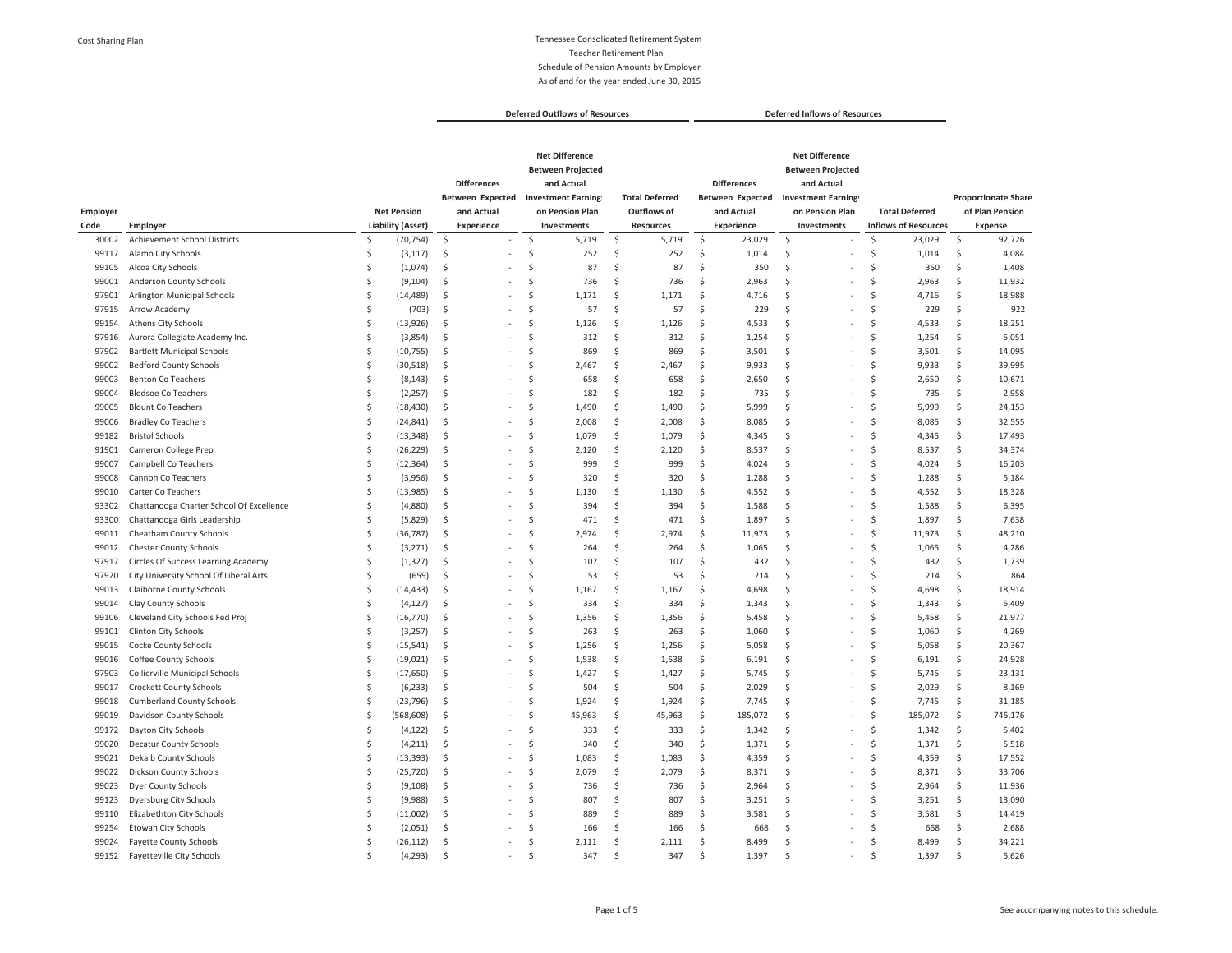**Deferred Outflows of Resources** 

Deferred Inflows of Resources

| Employer |                                          |                      | <b>Net Pension</b>       |         | <b>Differences</b><br><b>Between Expected</b><br>and Actual |             | <b>Net Difference</b><br><b>Between Projected</b><br>and Actual<br><b>Investment Earning:</b><br>on Pension Plan |              | <b>Total Deferred</b><br>Outflows of |                       | <b>Differences</b><br><b>Between Expected</b><br>and Actual |               | <b>Net Difference</b><br><b>Between Projected</b><br>and Actual<br><b>Investment Earnings</b><br>on Pension Plan |    | <b>Total Deferred</b>       |                       | <b>Proportionate Share</b><br>of Plan Pension |
|----------|------------------------------------------|----------------------|--------------------------|---------|-------------------------------------------------------------|-------------|------------------------------------------------------------------------------------------------------------------|--------------|--------------------------------------|-----------------------|-------------------------------------------------------------|---------------|------------------------------------------------------------------------------------------------------------------|----|-----------------------------|-----------------------|-----------------------------------------------|
| Code     | Employer                                 |                      | <b>Liability (Asset)</b> |         | Experience                                                  |             | Investments                                                                                                      |              | <b>Resources</b>                     |                       | Experience                                                  |               | Investments                                                                                                      |    | <b>Inflows of Resources</b> |                       | <b>Expense</b>                                |
| 99025    | Fentress County Schools                  | \$                   | (5, 276)                 | \$      | $\sim$                                                      | $\zeta$     | 427                                                                                                              | \$           | 427                                  | $\zeta$               | 1,717                                                       | \$            | $\sim$                                                                                                           | \$ | 1,717                       | $\zeta$               | 6,915                                         |
| 99026    | Franklin Co Finance Dept                 | \$                   | (12, 532)                | \$      |                                                             | Ś           | 1,013                                                                                                            | Ś            | 1,013                                | Ś                     | 4,079                                                       | Ś             |                                                                                                                  | Ś  | 4,079                       | \$                    | 16,424                                        |
| 99194    | Franklin Special City School District    | \$                   | (16, 235)                | \$      |                                                             | Ś           | 1,312                                                                                                            | Ś            | 1,312                                | Ś                     | 5,284                                                       | Ś             |                                                                                                                  | Ś  | 5,284                       | <sup>S</sup>          | 21,276                                        |
| 97926    | Freedom Prep - Shelby Co Teachers        | \$                   | (9,303)                  | \$      |                                                             | Ś           | 752                                                                                                              | $\mathsf{S}$ | 752                                  | Ś                     | 3,028                                                       | \$            |                                                                                                                  | Ś  | 3,028                       | \$                    | 12,191                                        |
| 97904    | Germantown Municipal Schools             | \$                   | (24, 163)                | Ś       |                                                             | Ś           | 1,953                                                                                                            | Ś            | 1,953                                | Ś                     | 7,865                                                       | Ś             |                                                                                                                  | Ś  | 7,865                       | \$                    | 31,666                                        |
| 99027    | Gibson County Schools                    | \$                   | (8, 474)                 | Ŝ.      |                                                             | Ś           | 685                                                                                                              | \$           | 685                                  | Ś                     | 2,758                                                       | \$            |                                                                                                                  | Ś  | 2,758                       | \$                    | 11,105                                        |
| 99028    | <b>Giles County Schools</b>              | \$                   | (14, 021)                | \$      |                                                             | Ś           | 1,133                                                                                                            | $\mathsf{S}$ | 1,133                                | $\mathsf{S}$          | 4,564                                                       | \$            |                                                                                                                  | Ś  | 4,564                       | \$                    | 18,375                                        |
| 99029    | <b>Grainger County Schools</b>           | \$                   | (4, 772)                 | \$      |                                                             | Ŝ           | 386                                                                                                              | Ś            | 386                                  | <sup>5</sup>          | 1,553                                                       | <sup>\$</sup> |                                                                                                                  | Ś  | 1,553                       | <sup>\$</sup>         | 6,253                                         |
| 99030    | Greene County Schools                    | Ś                    | (17, 947)                | \$      |                                                             | Ś           | 1,451                                                                                                            | Ś            | 1,451                                | Ś                     | 5,842                                                       | Ś             |                                                                                                                  | Ś  | 5,842                       | <sup>S</sup>          | 23,520                                        |
| 99130    | Greeneville City Schools                 | Ś                    | (3,503)                  | \$      |                                                             | Ś           | 283                                                                                                              | Ś            | 283                                  | Ś                     | 1,140                                                       | Ś             |                                                                                                                  | Ś  | 1,140                       | <sup>S</sup>          | 4,591                                         |
| 99031    | <b>Grundy County Schools</b>             | \$                   | (5,882)                  | \$      |                                                             | Ś           | 475                                                                                                              | $\mathsf{S}$ | 475                                  | $\mathsf{S}$          | 1,914                                                       | \$            |                                                                                                                  | \$ | 1,914                       | $\mathsf{S}$          | 7,708                                         |
| 99032    | Hamblen County Schools                   | \$                   | (35, 352)                | \$      |                                                             | Ś           | 2,858                                                                                                            | Ś            | 2,858                                | Ś                     | 11,506                                                      | Ś.            |                                                                                                                  | Ś  | 11,506                      | \$                    | 46,330                                        |
| 99033    | Hamilton County Schools                  | \$                   | (199, 948)               | \$      |                                                             | Ś           | 16,163                                                                                                           | Ś            | 16,163                               | Ś                     | 65,079                                                      | \$            |                                                                                                                  | Ś  | 65,079                      | \$                    | 262,037                                       |
| 99034    | <b>Hancock County Schools</b>            | $\mathsf{S}$         | (3,957)                  | \$      |                                                             | Ś           | 320                                                                                                              | Ś            | 320                                  | Ś                     | 1,288                                                       | Ś             |                                                                                                                  | Ś  | 1,288                       | <sup>S</sup>          | 5,185                                         |
| 99035    | Hardeman County Schools                  | Ś                    | (16, 148)                | Ŝ.      |                                                             | Ś           | 1,305                                                                                                            | Ś            | 1,305                                | Ś                     | 5,256                                                       | Ś             |                                                                                                                  | Ś  | 5,256                       | \$                    | 21,162                                        |
| 99036    | Hardin County Schools                    | \$                   | (3, 152)                 | \$      |                                                             | Ś           | 255                                                                                                              | Ś            | 255                                  | Ś                     | 1,026                                                       | Ś             |                                                                                                                  | Ś  | 1,026                       | \$                    | 4,130                                         |
| 99085    | Hartsville Trousdale County Schools      | \$                   | (7,605)                  | \$      |                                                             | Ś           | 615                                                                                                              | $\mathsf{S}$ | 615                                  | $\mathsf{S}$          | 2,475                                                       | \$            |                                                                                                                  | \$ | 2,475                       | \$                    | 9,967                                         |
| 99037    | Hawkins County Schools                   | \$                   | (14, 473)                | \$      |                                                             | Ś           | 1,170                                                                                                            | $\mathsf{S}$ | 1,170                                | \$                    | 4,711                                                       | \$            |                                                                                                                  | \$ | 4,711                       | \$                    | 18,968                                        |
| 99038    | <b>Haywood County Schools</b>            | Ś                    | (16, 232)                | \$      |                                                             | S           | 1,312                                                                                                            | Ś            | 1,312                                | Ś                     | 5,283                                                       | Ŝ             |                                                                                                                  | Ś  | 5,283                       | <sup>S</sup>          | 21,272                                        |
| 99039    | <b>Henderson County Schools</b>          | Ś                    | (11, 512)                | \$      |                                                             | Ś           | 931                                                                                                              | Ś            | 931                                  | Ś                     | 3,747                                                       | Ŝ             |                                                                                                                  | Ś  | 3,747                       | <sup>S</sup>          | 15,087                                        |
| 99040    | <b>Henry County Schools</b>              | Ś                    | (10, 274)                | \$      |                                                             | Ś           | 830                                                                                                              | Ś            | 830                                  | Ś                     | 3,344                                                       | Ś             |                                                                                                                  | Ś  | 3,344                       | <sup>S</sup>          | 13,464                                        |
| 99041    | <b>Hickman County Schools</b>            | Ś                    | (11, 440)                | Ŝ.      |                                                             | Ś           | 925                                                                                                              | Ś            | 925                                  | Ś                     | 3,724                                                       | Ś             |                                                                                                                  | Ś  | 3,724                       | \$                    | 14,993                                        |
| 99209    | Hollow Rock Bruceton Special School Dist | \$                   | (2, 452)                 | \$      |                                                             | Ś           | 198                                                                                                              | Ś            | 198                                  | \$                    | 798                                                         | Ś             |                                                                                                                  | Ś  | 798                         | \$                    | 3,213                                         |
| 99042    | <b>Houston County Schools</b>            | \$                   | (2,714)                  | \$      |                                                             | Ś           | 219                                                                                                              | Ś            | 219                                  | $\mathsf{S}$          | 883                                                         | Ś             |                                                                                                                  | Ś  | 883                         | \$                    | 3,557                                         |
| 99127    | <b>Humboldt City Schools</b>             | \$                   | (5, 320)                 | \$      |                                                             | Ś           | 430                                                                                                              | <sup>5</sup> | 430                                  | Ś                     | 1.732                                                       | Ś             |                                                                                                                  | Ś  | 1,732                       | <sup>S</sup>          | 6,972                                         |
| 99043    | Humphreys County Schools                 | Ś                    | (5,765)                  | \$      |                                                             | Ś           | 466                                                                                                              | Ś            | 466                                  | Ś                     | 1,877                                                       | Ś             |                                                                                                                  | Ś  | 1,877                       | \$                    | 7,556                                         |
| 99309    | Huntingdon City Schools                  | \$                   | (3,769)                  | \$      |                                                             | Ś           | 305                                                                                                              | Ś            | 305                                  | Ś                     | 1,227                                                       | Ś             |                                                                                                                  | Ś  | 1,227                       | \$                    | 4,940                                         |
| 91916    | Intrepid College Preparatory             | \$                   | (7, 349)                 | \$      |                                                             | Ś           | 594                                                                                                              | \$           | 594                                  | $\mathsf{S}$          | 2,392                                                       | \$            |                                                                                                                  | \$ | 2,392                       | \$                    | 9,632                                         |
| 93301    | Ivy Leadership Academy                   | \$                   | (4,581)                  | \$      |                                                             | Ś           | 370                                                                                                              | \$           | 370                                  | Ś                     | 1,491                                                       | \$            |                                                                                                                  | Ś  | 1,491                       | \$                    | 6,004                                         |
| 99044    | Jackson County Schools                   | .S                   | (4, 867)                 | \$.     |                                                             | Ŝ           | 393                                                                                                              | Ś            | 393                                  | Ś                     | 1,584                                                       | \$.           |                                                                                                                  | Ś  | 1,584                       | \$                    | 6,379                                         |
| 99057    | Jackson Madison County Schools           | $\mathsf{S}$         | (61, 608)                | \$      |                                                             | Ś           | 4,980                                                                                                            | Ś            | 4,980                                | Ś                     | 20,052                                                      | Ś             |                                                                                                                  | Ś  | 20,052                      | <sup>S</sup>          | 80,739                                        |
| 99045    | Jefferson County Schools                 | Ś                    | (20, 198)                | Ŝ.      |                                                             | Ŝ           | 1,633                                                                                                            | Ś            | 1,633                                | Ś                     | 6,574                                                       | Ś             |                                                                                                                  | Ś  | 6,574                       | <sup>S</sup>          | 26,470                                        |
| 99190    | Johnson City Schools                     | Ś                    | (18, 217)                | \$      |                                                             | Ś           | 1,473                                                                                                            | Ś            | 1,473                                | Ś                     | 5,929                                                       | Ś             |                                                                                                                  | Ś  | 5,929                       | <sup>S</sup>          | 23,874                                        |
| 99046    | Johnson County Schools                   | $\mathsf{S}$         | (10, 729)                | \$      |                                                             | Ś           | 867                                                                                                              | \$           | 867                                  | $\mathsf{S}$          | 3,492                                                       | \$            |                                                                                                                  | \$ | 3,492                       | $\mathsf{S}$          | 14,060                                        |
| 99282    | Kingsport City Schools                   | \$                   | (16, 828)                | Ŝ.      |                                                             | Ś           | 1,360                                                                                                            | Ś            | 1,360                                | Ś                     | 5,477                                                       | \$            |                                                                                                                  | Ś  | 5,477                       | \$                    | 22,054                                        |
| 97928    | Kipp Memphis Collegiate Elementary       | \$                   | (4,605)                  | \$      |                                                             | Ś           | 372                                                                                                              | Ś            | 372                                  | Ś                     | 1.499                                                       | Ś             |                                                                                                                  | Ś  | 1,499                       | <sup>S</sup>          | 6,035                                         |
| 97929    | Kipp Memphis Collegiate High             | Ś                    | (4,073)                  | \$      |                                                             | Ś           | 329                                                                                                              | Ś            | 329                                  | Ś                     | 1,326                                                       | Ś             |                                                                                                                  | Ś  | 1,326                       | <sup>S</sup>          | 5,338                                         |
| 97930    | Kipp Memphis Collegiate Middle           | \$                   | (2,658)                  | Ŝ.      |                                                             | Ś           | 215                                                                                                              | Ś            | 215                                  | Ś                     | 865                                                         | Ś             |                                                                                                                  | Ś  | 865                         | \$                    | 3,483                                         |
| 91903    | Kipp Nashville Schools                   | \$                   | (11, 404)                | Ŝ.      |                                                             | Ś           | 922                                                                                                              | \$           | 922                                  | Ś                     | 3,712                                                       | Ś             |                                                                                                                  | Ś  | 3,712                       | \$                    | 14,945                                        |
| 97927    | Kipp Schools-Kipp Memphis Academy Middle | \$                   | (228)                    | \$      |                                                             | Ś           | 18                                                                                                               | \$           | 18                                   | \$                    | 74                                                          | \$            |                                                                                                                  | Ś  | 74                          | <sup>\$</sup>         | 299                                           |
| 91904    | Knowledge Academies                      | \$                   | (2, 569)                 | \$      |                                                             | Ś           | 208                                                                                                              | $\mathsf{S}$ | 208                                  | \$                    | 836                                                         | Ś             |                                                                                                                  | Ś  | 836                         | \$                    | 3,367                                         |
| 99047    | Knox County Schools                      | Ŝ                    | (280, 487)               | Ŝ.      |                                                             | Ŝ           | 22.673                                                                                                           | Ŝ            | 22,673                               | Ś                     | 91.294                                                      | Ś             |                                                                                                                  | Ś  | 91,294                      | <sup>S</sup>          | 367,586                                       |
| 99048    | Lake County Schools                      | Ś                    | (4,663)                  | Ŝ.      |                                                             | S           | 377                                                                                                              | Ś            | 377                                  | Ś                     | 1,518                                                       | Ŝ             |                                                                                                                  | Ś  | 1,518                       | -Ś                    | 6,111                                         |
| 97905    | Lakeland Municipal Schools               | Ś                    | (2,310)                  | \$      |                                                             | Ś           | 187                                                                                                              | Ś            | 187                                  | Ś                     | 752                                                         | Ś             |                                                                                                                  | Ś  | 752                         | <sup>S</sup>          | 3,027                                         |
| 99049    | Lauderdale County Schools                | $\ddot{\phantom{0}}$ | (18, 324)                | $\zeta$ |                                                             | $\varsigma$ | 1,481                                                                                                            | $\zeta$      | 1,481                                | $\breve{\phantom{a}}$ | 5.964                                                       | ς             |                                                                                                                  | Ś  | 5,964                       | $\breve{\phantom{a}}$ | 24,014                                        |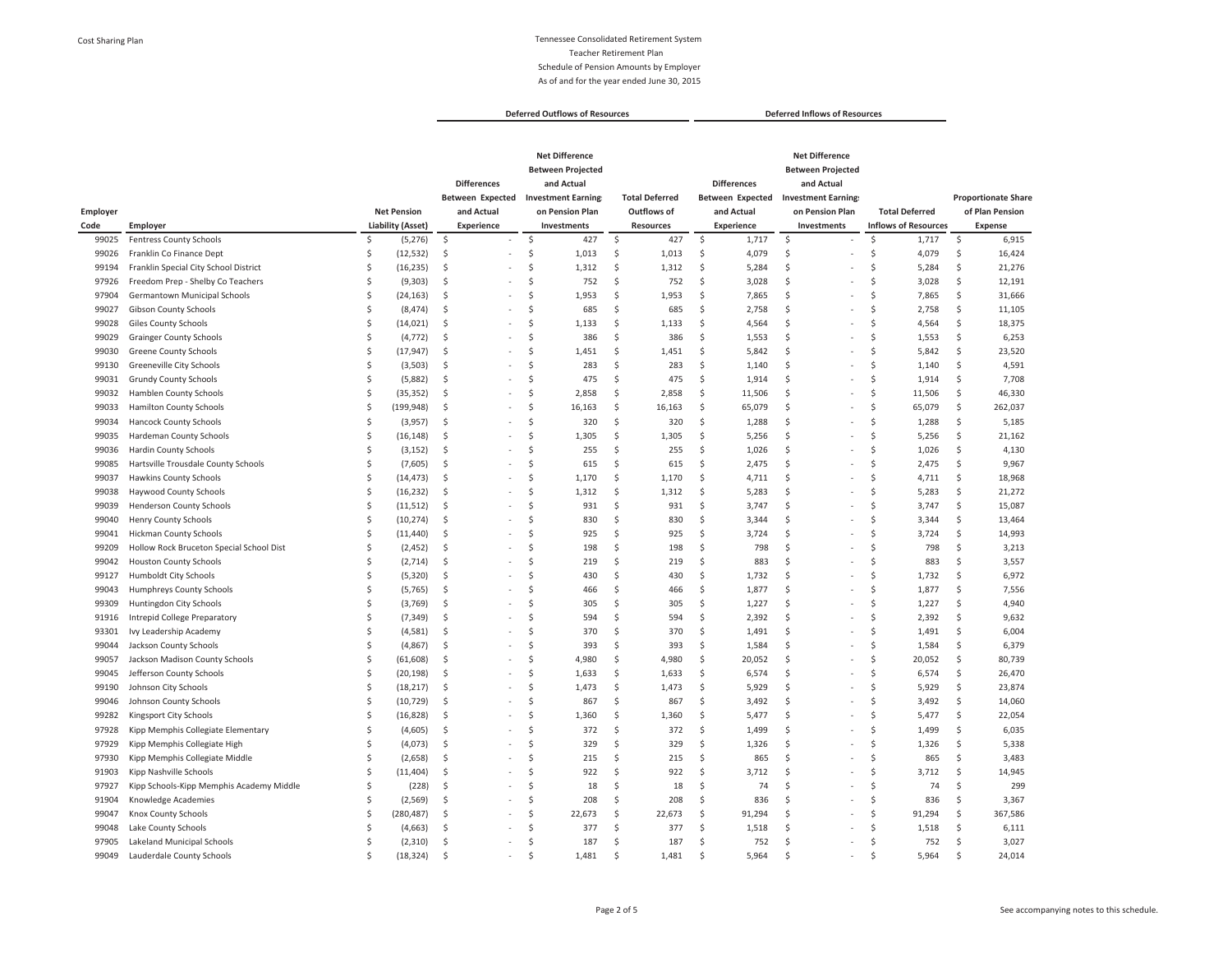99201

99066

Oak Ridge City Schools

Obion County Schools

#### Tennessee Consolidated Retirement System **Teacher Retirement Plan** Schedule of Pension Amounts by Employer As of and for the year ended June 30, 2015

**Deferred Inflows of Resources** 

**Deferred Outflows of Resources** 

**Net Difference Net Difference Between Projected Between Projected Differences** and Actual **Differences** and Actual Between Expected Investment Earning **Total Deferred** Between Expected **Investment Earnings Proportionate Share** Outflows of Employer **Net Pension** and Actual on Pension Plan and Actual on Pension Plan **Total Deferred** of Plan Pension Code Employer **Liability (Asset)** Experience Investments Resources Experience Investments **Inflows of Resources** Expense  $2,179$ 99050 Lawrence County Schools  $(6.696)$  $\mathsf{S}$  $\mathsf{S}$ 541  $\ddot{\mathsf{S}}$ 541  $\mathsf{S}$ 2,179  $\mathsf{S}$  $\mathsf{S}$ 8.775 Ŝ. S. 99195 Lebanon Spec Schools Dst Ŝ.  $(14, 130)$ Ś <sub>S</sub> 1,142 S. 1,142  $\zeta$ 4,599  $\mathsf{S}$  $\mathsf{S}$ 4,599 Ś 18,517 99153 Lenoir City Schools  $\zeta$  $\zeta$ 765 765  $\zeta$ 3.082  $\zeta$  $\zeta$ 3.082  $\zeta$ 12 408  $\zeta$  $(9.468)$  $\zeta$ 99051 Lewis County Schools Ŝ.  $(1,959)$ <sup>S</sup> S. 158 S. 158 S. 638 S. <sup>S</sup> 638  $\zeta$ 2,568 99139 Lexington City Schools  $(4, 146)$  $\dot{\mathsf{S}}$ <sub>S</sub> 335  $\zeta$ 335  $\zeta$ 1,349  $\mathsf{S}$ Ś 1,349  $\ddot{\varsigma}$ 5,433 Ŝ. 91907 Liberty Collegiate 891 891  $\zeta$ 3588  $\zeta$ 3,588  $\leq$ Ŝ.  $(11.023)$ <sup>S</sup>  $\leq$  $\zeta$  $\zeta$ 14 447 99052 **Lincoln County Schools** Ŝ.  $(12.467)$ Ś <sub>S</sub> 1.008 S. 1.008 <sup>S</sup> 4.058 S. Ŝ. 4.058  $\dot{\mathsf{S}}$ 16.338 47 47 99924 Little TN Valley Ed Coop  $\zeta$  $\zeta$  $\zeta$  $\zeta$ 189  $\zeta$  $\zeta$ 189  $\zeta$  $(581)$  $\zeta$ 761 99053 Loudon County Schools  $\mathsf{\hat{S}}$  $(19, 152)$  $\zeta$  $\ddot{\mathsf{S}}$ 1,548  $\zeta$ 1,548  $\zeta$ 6,234  $\mathsf{S}$ Ś 6,234  $\zeta$ 25,099 99056 **Macon County Schools**  $(18.134)$  $\mathsf{S}$  $\mathsf{S}$ 1.466 1.466 5.902 5.902  $\mathsf{S}$ 23.765 S. a. S. S.  $\zeta$ <sup>S</sup>  $(2,022)$ 163 163 658 99116 Manchester City Schools S. S. ÷  $\leq$  $\zeta$  $\leq$  $\zeta$ Ŝ. 658  $\mathsf{S}$ 2.650 99058 Marion County Schools  $\zeta$  $(11, 314)$ Ś Ś 915  $\mathsf{\hat{S}}$ 915  $\dot{\mathsf{S}}$ 3.682  $\dot{\mathsf{S}}$ Ś 3.682  $\dot{\mathsf{S}}$ 14,827 **Marshall County Schools** 1 7 1 3 1 7 1 3 6.897  $\leq$ 99059 S.  $(21.191)$  $\zeta$  $\leq$  $\zeta$  $\leq$  $\zeta$  $\zeta$ 6.897 27.772 91908 Martha O Bryan  $(6, 174)$  $\mathsf{S}$  $\mathsf{S}$ 499 499  $\zeta$ 2,010 Ś 2,010  $\zeta$ 8,091 Ŝ.  $\zeta$ S. 99205 Marvville City Schools  $(4.059)$  $\mathsf{\hat{S}}$  $\mathsf{S}$ 328  $\mathsf{\hat{S}}$ 328  $\mathsf{S}$ 1.321  $\mathsf{S}$ Ś 1.321  $\mathsf{S}$ 5.319 Ŝ. 3,546 99060 **Maury County Schools** Ŝ.  $(43, 863)$ <sup>S</sup>  $\leq$  $\zeta$ 3546  $\leq$ 14.277  $\zeta$ Ŝ. 14.277  $\ddot{\mathsf{S}}$ 57.484 99409 Mckenzie City Schools  $\zeta$  $(2, 163)$ Ś  $\hat{\zeta}$ 175  $\zeta$ 175  $\zeta$ 704  $\zeta$  $\zeta$ 704  $\dot{\mathsf{S}}$ 2,835 3,621 Mcminn County Schools  $\mathsf{S}$  $(11.124)$  $\mathsf{S}$  $\zeta$ 899 899  $\zeta$  $\zeta$ 3.621  $\mathsf{S}$ 14.579 99054  $\zeta$  $\zeta$ **Mcnairy County Schools**  $(12, 041)$  $\dot{\mathsf{S}}$ Ś 973 973 3,919 3,919  $\zeta$ 15,781 99055 Ŝ. S. S. Ś <sup>S</sup> 99061 Meigs County Schools  $(6.423)$  $\zeta$  $\zeta$ 519 519  $\zeta$ 2.091  $\zeta$ 2.091  $\leq$ 8 4 1 8 ÷.  $\zeta$  $\leq$ Ŝ. 97931 Memphis Academy Of Health Sciences (Mahs) High Ŝ.  $(2,934)$ <sup>S</sup> S. 237  $\zeta$ 237  $\leq$ 955  $\zeta$ Ŝ. 955 S. 3,845 175 97932 Memphis Academy Of Health Sciences Middle School  $\zeta$  $(538)$  $\dot{\mathsf{S}}$  $\hat{\zeta}$  $44$  $\zeta$  $44$  $\zeta$  $\hat{\zeta}$  $\ddot{\varsigma}$ 175  $\zeta$ 705 Memphis Academy Of Science And Engineering  $\zeta$  $(5,798)$ 469 469 1887 1887  $\zeta$ 97933 <sup>S</sup>  $\leq$  $\zeta$  $\leq$  $\zeta$  $\zeta$ 7.598 Memphis Business Academy Elementary School  $(4,604)$ 372 372 1.499 1,499  $\zeta$ 97934 Ŝ. <sup>S</sup> <sub>S</sub> S. S. S. <sup>S</sup> 6.034 Memphis Business Academy High School  $(3717)$  $\zeta$ 300  $300$  $\zeta$ 1.210  $\zeta$ 1 210  $\leq$ 4871 97936  $\zeta$  $\leq$  $\zeta$  $\zeta$ 97935 Memphis Business Academy Middle School  $\mathsf{\hat{S}}$  $(3,780)$  $\mathsf{\hat{S}}$  $\zeta$ 306  $\zeta$ 306  $\zeta$ 1,230  $\zeta$ Ś 1,230  $\dot{\mathsf{S}}$ 4,953 97937 Memphis College Preparatory Elementary School S.  $(2.271)$  $\mathsf{\hat{S}}$  $\hat{\zeta}$ 184  $\zeta$ 184  $\mathsf{S}$ 739  $\zeta$  $\zeta$ 739  $\mathsf{S}$ 2.976 252 252 1 0 1 5 97938 Memphis Grizzlies Prep Ŝ.  $(3.118)$ S.  $\zeta$  $\leq$ S.  $\zeta$  $\zeta$ 1.015 S. 4.087 97953 Memphis Rise Academy  $\mathsf{\hat{S}}$  $(5,086)$  $\dot{\mathsf{S}}$ <sub>S</sub> 411  $\mathsf{\hat{S}}$ 411  $\mathsf{S}$ 1,656  $\mathsf{S}$ Ś 1,656  $\zeta$ 6,666 Memphis School Of Excellence  $(5.560)$ 449 449 1810  $\zeta$ 1810 97939 S. <sup>S</sup> ÷  $\leq$  $\zeta$  $\leq$  $\zeta$  $\leq$ 7.287 99227 Milan Special Sch Dist  $\mathsf{S}$  $(8, 509)$  $\dot{\mathsf{S}}$  $\hat{\zeta}$ 688 688 2,769  $\mathsf{S}$ 2,769  $\dot{\mathsf{S}}$ 11,151  $\zeta$  $\zeta$  $\zeta$ 97906 **Millington Municipal Schools**  $\mathsf{S}$  $(19.301)$  $\dot{\mathsf{S}}$  $\hat{\zeta}$ 1.560 S. 1.560  $\mathsf{S}$ 6.282  $\zeta$ Ś 6.282  $\mathsf{S}$ 25.294 99062 Monroe County Schools S.  $(13, 197)$  $\zeta$ S. 1.067 S. 1.067 S. 4 2 9 5  $\zeta$ <sup>S</sup> 4.295  $\mathsf{S}$ 17,295 99063 Montgomery County Schools  $\mathsf{S}$  $(153, 956)$  $\mathsf{\hat{S}}$ <sub>S</sub> 12,445  $\zeta$ 12,445  $\zeta$ 50,110  $\zeta$ Ś 50,110  $\ddot{\varsigma}$ 201,764 99064 Moore County Schools  $(1.944)$  $\mathsf{\hat{S}}$  $\zeta$ 157 157  $\zeta$ 633  $\zeta$  $\mathsf{\hat{S}}$ 633  $\mathsf{S}$ 2.547 Ŝ. ÷.  $\zeta$ Morgan County Schools  $(8, 515)$  $\mathsf{\hat{S}}$ <sub>S</sub> 688 688 2,772  $\mathsf{\hat{S}}$ 2,772  $\dot{\mathsf{S}}$ 11,159 99065 Ŝ.  $\zeta$ <sup>S</sup> S. 99175 Murfreesboro City Schools  $\zeta$  $(25, 306)$  $\zeta$  $\hat{\zeta}$ 2.046  $\zeta$ 2.046  $\zeta$ 8.237  $\hat{\zeta}$  $\zeta$ 8 237  $\leq$ 33 164 91909 Nashville Academy Of Computer Science Ŝ.  $(5,758)$ <sup>S</sup> S. 465 S. 465  $\zeta$ 1.874 S. <sup>S</sup> 1,874  $\zeta$ 7,546 91910 Nashville Classical  $(4, 346)$  $\dot{\mathsf{S}}$  $\ddot{\mathsf{S}}$ 351 351  $\zeta$ 1,415  $\zeta$ Ś 1,415  $\ddot{\varsigma}$ 5,696 Ŝ. ÷. S.  $(15, 104)$ 1 2 2 1 1 2 2 1  $\zeta$ 4916  $\zeta$ 4916 91911 Nashville Preparatory Academy S. <sup>S</sup> u.  $\leq$  $\zeta$  $\zeta$  $\leq$ 19795 97941 New Consortium Of Law And Business-Bartlett 111 111 446 446  $\dot{\mathsf{S}}$  $\zeta$  $(1, 370)$ Ś S.  $\zeta$ <sup>S</sup> Ś <sup>S</sup> 1.795 284 284 1.144 1.144 91913 New Vision Academy  $\zeta$  $(3, 515)$  $\zeta$  $\hat{\zeta}$  $\zeta$  $\leq$  $\zeta$  $\zeta$  $\zeta$ 4.606 99115 Newport City Schools  $\mathsf{\hat{S}}$  $(1, 568)$  $\dot{\mathsf{S}}$  $\ddot{\mathsf{S}}$ 127  $\zeta$ 127  $\zeta$ 510 <sub>S</sub> Ś 510  $\ddot{\varsigma}$ 2,054

13.847

10.272

 $\leq$ 

854  $\mathsf{S}$ 

634

 $\leq$ 

3.439  $\mathsf{S}$ 

2,551

S.

 $\mathsf{S}$ 

 $\zeta$ 

3.439  $\mathsf{S}$ 

2,551  $\ddot{\varsigma}$ 

854  $\mathsf{S}$ 

634

 $(10.566)$ 

 $(7,838)$  $\ddot{\varsigma}$ 

Ŝ.

 $\zeta$ 

 $\mathsf{S}$ 

 $\mathsf{S}$ 

 $\sim$ 

 $\sim$  $\leq$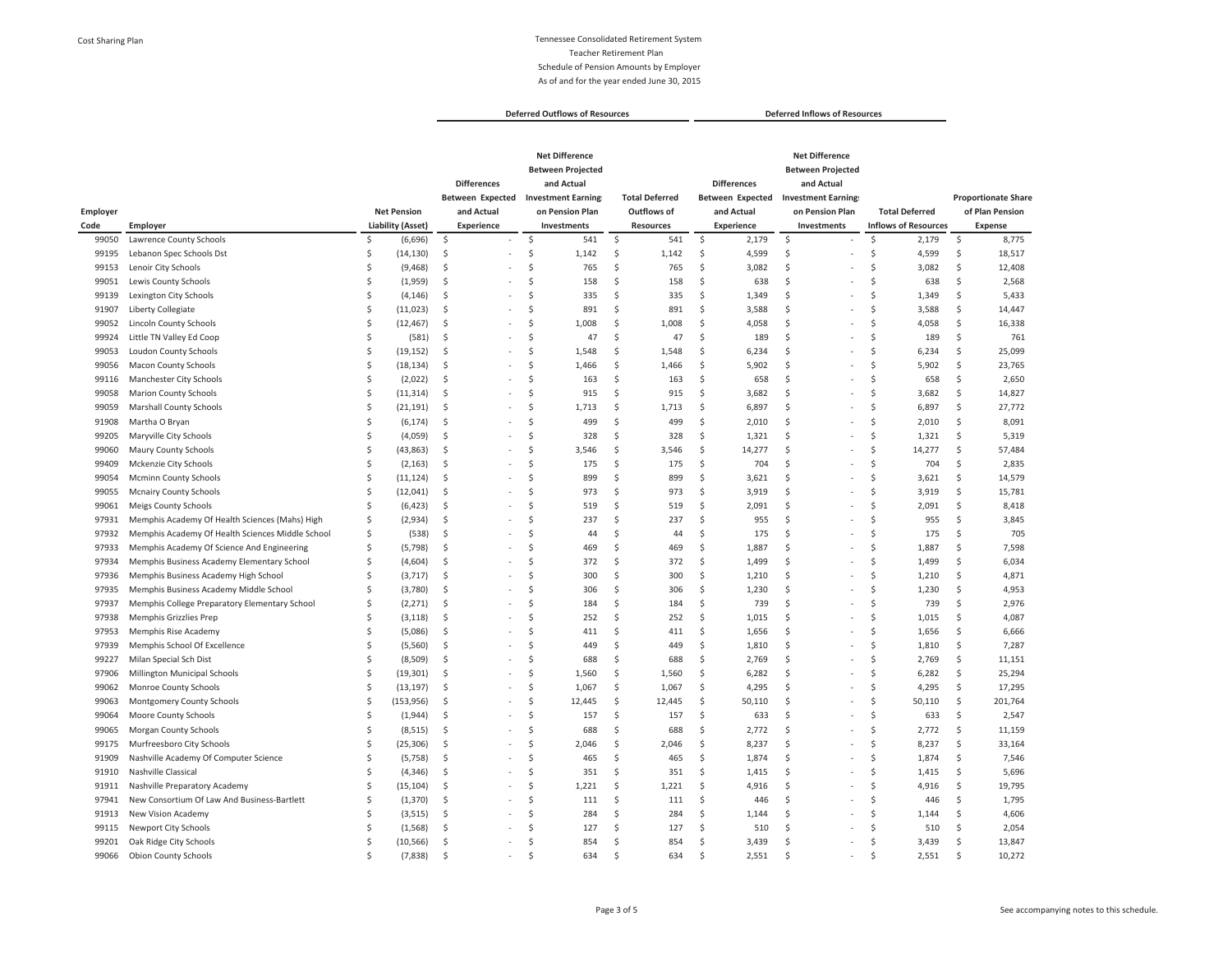**Deferred Outflows of Resources** 

Deferred Inflows of Resources

| Employer<br>Code | Employer                                       |         | <b>Net Pension</b><br><b>Liability (Asset)</b> |               | <b>Differences</b><br><b>Between Expected</b><br>and Actual<br>Experience |                              | <b>Net Difference</b><br><b>Between Projected</b><br>and Actual<br><b>Investment Earning:</b><br>on Pension Plan<br>Investments |              | <b>Total Deferred</b><br>Outflows of<br><b>Resources</b> |                    | <b>Differences</b><br><b>Between Expected</b><br>and Actual<br>Experience |                    | <b>Net Difference</b><br><b>Between Projected</b><br>and Actual<br><b>Investment Earning:</b><br>on Pension Plan<br>Investments |                    | <b>Total Deferred</b><br><b>Inflows of Resources</b> |         | <b>Proportionate Share</b><br>of Plan Pension<br><b>Expense</b> |
|------------------|------------------------------------------------|---------|------------------------------------------------|---------------|---------------------------------------------------------------------------|------------------------------|---------------------------------------------------------------------------------------------------------------------------------|--------------|----------------------------------------------------------|--------------------|---------------------------------------------------------------------------|--------------------|---------------------------------------------------------------------------------------------------------------------------------|--------------------|------------------------------------------------------|---------|-----------------------------------------------------------------|
| 97942            | Omni Prep Academy - North Pointe Lower School  | \$      | (1, 573)                                       | $\zeta$       | $\sim$                                                                    | \$                           | 127                                                                                                                             | \$           | 127                                                      | $\ddot{\varsigma}$ | 512                                                                       | $\zeta$            | ä,                                                                                                                              | \$                 | 512                                                  | $\zeta$ | 2,061                                                           |
| 97943            | Omni Prep Academy - North Pointe Middle School | \$      | (786)                                          | <sup>\$</sup> |                                                                           | Ś                            | 64                                                                                                                              | Ś            | 64                                                       | \$                 | 256                                                                       | <sub>S</sub>       |                                                                                                                                 | Ś                  | 256                                                  | \$      | 1,030                                                           |
| 99176            | Oneida Special Schools District                | \$      | (731)                                          | \$            |                                                                           | <sup>S</sup>                 | 59                                                                                                                              | Ś            | 59                                                       | \$                 | 238                                                                       | <sub>S</sub>       |                                                                                                                                 | Ś                  | 238                                                  | \$      | 958                                                             |
| 99067            | <b>Overton County Schools</b>                  | \$      | (4,819)                                        | \$            |                                                                           | Ś                            | 390                                                                                                                             | Ś            | 390                                                      | \$                 | 1,569                                                                     | \$                 |                                                                                                                                 | Ŝ.                 | 1,569                                                | \$      | 6,316                                                           |
| 99140            | Paris City Schools                             | \$      | (5, 818)                                       | \$            |                                                                           | <sup>S</sup>                 | 470                                                                                                                             | \$           | 470                                                      | \$                 | 1,894                                                                     | \$                 |                                                                                                                                 | Š.                 | 1,894                                                | \$      | 7,624                                                           |
| 99068            | Perry County Schools                           | Ś       | (2,802)                                        | Ś             |                                                                           | <sup>5</sup>                 | 227                                                                                                                             | Ś            | 227                                                      | Ś                  | 912                                                                       | <sup>5</sup>       |                                                                                                                                 | Ŝ.                 | 912                                                  | \$      | 3,673                                                           |
| 99069            | <b>Pickett County Schools</b>                  | Ś       | (602)                                          | Ś             |                                                                           | -Ś                           | 49                                                                                                                              | Ś            | 49                                                       | Ś                  | 196                                                                       | <sup>5</sup>       |                                                                                                                                 | S                  | 196                                                  | Ś       | 789                                                             |
| 99070            | Polk County Schools                            | \$      | (5,672)                                        | Ś             |                                                                           | <sup>5</sup>                 | 458                                                                                                                             | Ś            | 458                                                      | Ś                  | 1,846                                                                     | Ŝ                  |                                                                                                                                 | .S                 | 1,846                                                | \$      | 7,433                                                           |
| 97944            | Power Center Academy High School               | \$      | (8,628)                                        | Ś             |                                                                           | <sup>5</sup>                 | 697                                                                                                                             | Ś            | 697                                                      | \$                 | 2,808                                                                     | \$                 |                                                                                                                                 | ς                  | 2,808                                                | \$      | 11,308                                                          |
| 97945            | Power Center Academy Middle School             | Ś       | (3, 491)                                       | Ś             |                                                                           | <sup>5</sup>                 | 282                                                                                                                             | <sup>5</sup> | 282                                                      | Ś                  | 1,136                                                                     | Ŝ                  |                                                                                                                                 | .S                 | 1,136                                                | \$      | 4,576                                                           |
| 91914            | Project Reflect Inc                            | Ś       | (762)                                          | -Ś            |                                                                           | <sup>S</sup>                 | 62                                                                                                                              | Ś            | 62                                                       | Ś                  | 248                                                                       | Ŝ                  |                                                                                                                                 | .S                 | 248                                                  | Ś       | 999                                                             |
| 97946            | Promise Academy                                | \$      | (5, 555)                                       | Ś             |                                                                           | <sup>S</sup>                 | 449                                                                                                                             | Ś            | 449                                                      | Ś                  | 1,808                                                                     | Ŝ                  |                                                                                                                                 | .S                 | 1,808                                                | \$      | 7,280                                                           |
| 91915            | Purpose Preparatory Academy                    | \$      | (4,943)                                        | <sup>\$</sup> |                                                                           | <sup>5</sup>                 | 400                                                                                                                             | Ś            | 400                                                      | \$                 | 1,609                                                                     | \$                 |                                                                                                                                 | ς                  | 1,609                                                | \$      | 6,478                                                           |
| 99071            | <b>Putnam County Schools</b>                   | Ŝ       | (24, 330)                                      | Ś             |                                                                           | -Ś                           | 1,967                                                                                                                           | <sup>5</sup> | 1,967                                                    | Ś                  | 7,919                                                                     | \$                 |                                                                                                                                 | <sub>S</sub>       | 7,919                                                | Ś       | 31,886                                                          |
| 99072            | Rhea County Schools                            | Ś       | (3,967)                                        | Ś             |                                                                           | -Ś                           | 321                                                                                                                             | Ś            | 321                                                      | Ś                  | 1,291                                                                     | <sub>S</sub>       |                                                                                                                                 | S                  | 1,291                                                | Ś       | 5,198                                                           |
| 99158            | <b>Richard City Schools</b>                    | \$      | (2, 577)                                       | Ś             |                                                                           | <sup>S</sup>                 | 208                                                                                                                             | Ś            | 208                                                      | Ś                  | 839                                                                       | <sub>S</sub>       |                                                                                                                                 | Ś                  | 839                                                  | \$      | 3,377                                                           |
| 99073            | Roane County Schools                           | \$      | (19, 362)                                      | \$            |                                                                           | Ś                            | 1,565                                                                                                                           | Ś            | 1,565                                                    | \$                 | 6,302                                                                     | \$                 |                                                                                                                                 | .S                 | 6,302                                                | \$      | 25,374                                                          |
| 99074            | Robertson County Schools                       | \$      | (47,906)                                       | \$            |                                                                           | <sup>S</sup>                 | 3,872                                                                                                                           | Ś            | 3,872                                                    | \$                 | 15,592                                                                    | \$                 |                                                                                                                                 | <sub>S</sub>       | 15,592                                               | \$      | 62,782                                                          |
| 91920            | Rocketship                                     | \$      | (8, 206)                                       | \$            |                                                                           | <sup>S</sup>                 | 663                                                                                                                             | Ś            | 663                                                      | Ś                  | 2,671                                                                     | <sub>S</sub>       |                                                                                                                                 | Ŝ                  | 2,671                                                | \$      | 10,754                                                          |
| 99137            | Rogersville City Schools                       | \$      | (1, 396)                                       | \$            |                                                                           | <sup>S</sup>                 | 113                                                                                                                             | Ś            | 113                                                      | \$                 | 454                                                                       | <sub>S</sub>       |                                                                                                                                 | Ŝ                  | 454                                                  | \$      | 1,829                                                           |
| 99075            | <b>Rutherford County Schools</b>               | \$      | (153, 146)                                     | \$            |                                                                           | <sup>S</sup>                 | 12,379                                                                                                                          | Ś            | 12,379                                                   | \$                 | 49,846                                                                    | <sub>S</sub>       |                                                                                                                                 | Ŝ.                 | 49,846                                               | \$      | 200,702                                                         |
| 99076            | <b>Scott County Schools</b>                    | \$      | (5,027)                                        | <sup>\$</sup> |                                                                           | <sup>S</sup>                 | 406                                                                                                                             | Ś            | 406                                                      | \$                 | 1,636                                                                     | \$                 |                                                                                                                                 | Š.                 | 1,636                                                | \$      | 6,588                                                           |
| 99077            | Sequatchie County Schools                      | \$      | (13, 546)                                      | Ś             |                                                                           | <sup>5</sup>                 | 1,095                                                                                                                           | Ś            | 1,095                                                    | Ś                  | 4,409                                                                     | <sup>5</sup>       |                                                                                                                                 | .S                 | 4,409                                                | \$      | 17,752                                                          |
| 99078            | Sevier County Schools                          | Ś       | (28, 382)                                      | Ś             |                                                                           | <sup>5</sup>                 | 2,294                                                                                                                           | Ś            | 2,294                                                    | Ś                  | 9,238                                                                     | Ŝ                  |                                                                                                                                 | S                  | 9,238                                                | \$      | 37,195                                                          |
| 99079            | Shelby Co Bd Of Ed Teachers                    | Ś       | (477, 904)                                     | Ś             |                                                                           | <sup>5</sup>                 | 38,631                                                                                                                          | Ś            | 38,631                                                   | Ś                  | 155,549                                                                   | Ŝ                  |                                                                                                                                 | .S                 | 155,549                                              | \$      | 626,305                                                         |
| 99080            | Smith County Schools                           | \$      | (8,096)                                        | \$            |                                                                           | <sup>5</sup>                 | 654                                                                                                                             | <sup>5</sup> | 654                                                      | \$                 | 2,635                                                                     | \$                 |                                                                                                                                 | .S                 | 2,635                                                | \$      | 10,610                                                          |
| 97950            | Soulsville Charter School                      | \$      | (7, 415)                                       | Ś             |                                                                           | <sup>5</sup>                 | 599                                                                                                                             | Ś            | 599                                                      | Ś                  | 2,413                                                                     | <sup>5</sup>       |                                                                                                                                 | .S                 | 2,413                                                | \$      | 9,717                                                           |
| 99509            | South Carroll County Special School Dist       | Ś       | (733)                                          | Ś             |                                                                           | <sup>S</sup>                 | 59                                                                                                                              | Ś            | 59                                                       | Ś                  | 239                                                                       | Ŝ                  |                                                                                                                                 | .S                 | 239                                                  | \$      | 961                                                             |
| 97947            | Southern Avenue Charter Elementary School      | \$      | (6, 168)                                       | Ś             |                                                                           | <sup>S</sup>                 | 499                                                                                                                             | Ś            | 499                                                      | \$                 | 2,007                                                                     | <sub>S</sub>       |                                                                                                                                 | Ŝ.                 | 2,007                                                | \$      | 8,083                                                           |
| 97948            | Southern Avenue Charter Middle School          | Ś       | (744)                                          | <sup>\$</sup> |                                                                           | <sup>5</sup>                 | 60                                                                                                                              | Ŝ            | 60                                                       | Ś                  | 242                                                                       | \$                 |                                                                                                                                 | ς                  | 242                                                  | \$      | 975                                                             |
| 97949            | Star Academy                                   | Ś       | (682)                                          | -Ś            |                                                                           | -Ś                           | 55                                                                                                                              | <sup>5</sup> | 55                                                       | Ś                  | 222                                                                       | Ŝ                  |                                                                                                                                 | <sub>S</sub>       | 222                                                  | Ś       | 894                                                             |
| 91917            | <b>Stem Preparatory</b>                        | Ś       | (11,991)                                       | Ś             |                                                                           | -Ś                           | 969                                                                                                                             | Ś            | 969                                                      | Ś                  | 3,903                                                                     | <sub>S</sub>       |                                                                                                                                 | S                  | 3,903                                                | Ś       | 15,714                                                          |
| 99081            | <b>Stewart County Schools</b>                  | \$      | (4, 367)                                       | Ś             |                                                                           | Ś                            | 353                                                                                                                             | Ś            | 353                                                      | Ś                  | 1,421                                                                     | <sub>S</sub>       |                                                                                                                                 | Ŝ                  | 1,421                                                | \$      | 5,723                                                           |
| 99082            | <b>Sullivan County Schools</b>                 | \$      | (41, 468)                                      | \$            |                                                                           | Ś                            | 3,352                                                                                                                           | Ś            | 3,352                                                    | \$                 | 13,497                                                                    | \$                 |                                                                                                                                 | .S                 | 13,497                                               | \$      | 54,345                                                          |
| 99083            | <b>Sumner County Schools</b>                   | \$      | (110, 506)                                     | \$            |                                                                           | <sup>S</sup>                 | 8,933                                                                                                                           | \$           | 8,933                                                    | \$                 | 35,968                                                                    | \$                 |                                                                                                                                 | <sub>S</sub>       | 35,968                                               | \$      | 144,821                                                         |
| 99162            | Sweetwater City Schools                        | \$      | (2, 112)                                       | \$            |                                                                           | <sup>S</sup>                 | 171                                                                                                                             | Ś            | 171                                                      | \$                 | 687                                                                       | <sub>S</sub>       |                                                                                                                                 | Ŝ                  | 687                                                  | \$      | 2,767                                                           |
| 99084            | <b>Tipton County Schools</b>                   | \$      | (23, 824)                                      | \$            |                                                                           | <sup>S</sup>                 | 1,926                                                                                                                           | Ś            | 1,926                                                    | \$                 | 7,754                                                                     | Ŝ                  |                                                                                                                                 | Ś                  | 7,754                                                | \$      | 31,222                                                          |
| 99620            | <b>Trenton Special Schools</b>                 | \$      | (2,714)                                        | <sup>\$</sup> |                                                                           | Ś                            | 219                                                                                                                             | Ś            | 219                                                      | \$                 | 883                                                                       | \$                 |                                                                                                                                 | Ŝ.                 | 883                                                  | \$      | 3,557                                                           |
| 99216            | Tullahoma City Schools                         | \$      | (17, 124)                                      | <sup>\$</sup> |                                                                           | <sup>S</sup>                 | 1,384                                                                                                                           | \$           | 1,384                                                    | \$                 | 5,573                                                                     | \$                 |                                                                                                                                 | Š.                 | 5,573                                                | \$      | 22,441                                                          |
| 99086            | Unicoi County Schools                          | \$<br>Ś | (10, 228)                                      | Ś             |                                                                           | <sup>5</sup><br><sup>5</sup> | 827                                                                                                                             | Ś            | 827                                                      | Ś                  | 3,329                                                                     | \$<br><sup>5</sup> |                                                                                                                                 | Ŝ.                 | 3,329                                                | \$<br>Ś | 13,404                                                          |
| 99166            | Union City Schools                             |         | (6, 971)                                       | Ś             |                                                                           | <sup>5</sup>                 | 563                                                                                                                             | Ś            | 563                                                      | Ś                  | 2,269                                                                     |                    |                                                                                                                                 | S                  | 2,269                                                |         | 9,135                                                           |
| 99087            | <b>Union County Schools</b>                    | \$      | (8, 312)                                       | Ś<br>Ś        |                                                                           | <sup>S</sup>                 | 672                                                                                                                             | Ś<br>Ś       | 672                                                      | Ś                  | 2,705                                                                     | Ŝ                  |                                                                                                                                 | .S                 | 2,705                                                | \$      | 10,893                                                          |
| 91919            | Valor Collegiate Academy                       | \$<br>Ś | (3,525)                                        | Ś             |                                                                           | <sup>S</sup>                 | 285<br>79                                                                                                                       | <sup>5</sup> | 285<br>79                                                | \$<br>Š.           | 1,147<br>316                                                              | \$<br><sup>5</sup> |                                                                                                                                 | .S<br><sub>S</sub> | 1,147<br>316                                         | \$<br>Ś | 4,619<br>1,274                                                  |
| 99088            | Van Buren County Schools                       | Ś       | (972)<br>(2,582)                               | Ś             |                                                                           | <sup>5</sup>                 | 209                                                                                                                             | Ś            | 209                                                      | $\mathsf{S}$       | 840                                                                       | <sup>5</sup>       |                                                                                                                                 | Ŝ.                 | 840                                                  | Ś       | 3,383                                                           |
| 97951            | Veritas College Preparatory Charter School     |         |                                                |               |                                                                           |                              |                                                                                                                                 |              |                                                          |                    |                                                                           |                    |                                                                                                                                 |                    |                                                      |         |                                                                 |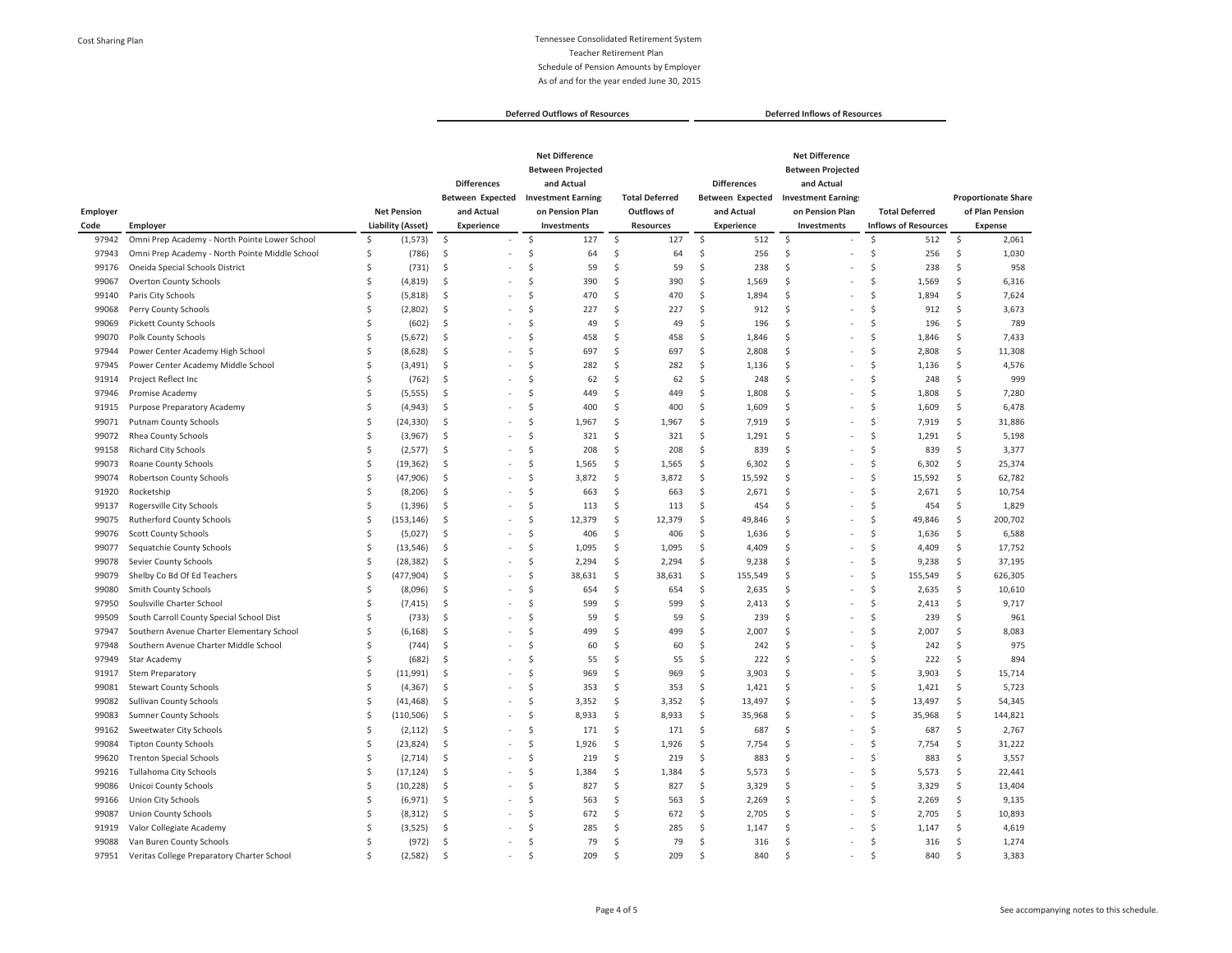|          |                                                  |                          |     |                                               | <b>Deferred Outflows of Resources</b>                                                         |                 |    | <b>Deferred Inflows of Resources</b> |   |                                               |                                                                                               |                 |                             |           |   |                            |
|----------|--------------------------------------------------|--------------------------|-----|-----------------------------------------------|-----------------------------------------------------------------------------------------------|-----------------|----|--------------------------------------|---|-----------------------------------------------|-----------------------------------------------------------------------------------------------|-----------------|-----------------------------|-----------|---|----------------------------|
|          |                                                  |                          |     | <b>Differences</b><br><b>Between Expected</b> | <b>Net Difference</b><br><b>Between Projected</b><br>and Actual<br><b>Investment Earnings</b> |                 |    | <b>Total Deferred</b>                |   | <b>Differences</b><br><b>Between Expected</b> | <b>Net Difference</b><br><b>Between Projected</b><br>and Actual<br><b>Investment Earning:</b> |                 |                             |           |   | <b>Proportionate Share</b> |
| Employer |                                                  | <b>Net Pension</b>       |     | and Actual                                    |                                                                                               | on Pension Plan |    | Outflows of                          |   | and Actual                                    |                                                                                               | on Pension Plan | <b>Total Deferred</b>       |           |   | of Plan Pension            |
| Code     | Employer                                         | <b>Liability (Asset)</b> |     | Experience                                    |                                                                                               | Investments     |    | <b>Resources</b>                     |   | Experience                                    |                                                                                               | Investments     | <b>Inflows of Resources</b> |           |   | Expense                    |
| 97954    | Vision Prep                                      | (2, 535)                 |     |                                               |                                                                                               | 205             |    | 205                                  |   | 825                                           |                                                                                               | $\sim$          |                             | 825       |   | 3,322                      |
| 97923    | W.E.B. Dubois-High School Of Arts And Technology | (89)                     | .S  | $\sim$                                        |                                                                                               |                 |    |                                      |   | 29                                            | S                                                                                             | $\sim$          |                             | 29        |   | 116                        |
| 99089    | Warren County Schools                            | (20, 597)                | -S  | $\sim$                                        | S                                                                                             | 1,665           |    | 1,665                                |   | 6,704                                         | S                                                                                             |                 |                             | 6,704     |   | 26,993                     |
| 99090    | <b>Washington County Schools</b>                 | (21, 348)                | \$. | $\sim$                                        | -S                                                                                            | 1,726           | -5 | 1,726                                | 5 | 6,949                                         | S                                                                                             |                 |                             | 6,949     | S | 27,978                     |
| 99091    | Wayne County Schools                             | (7, 321)                 | -S  | <b>COL</b>                                    |                                                                                               | 592             |    | 592                                  |   | 2,383                                         | S                                                                                             |                 |                             | 2,383     |   | 9,594                      |
| 99092    | <b>Weakley County Schools</b>                    | (7, 595)                 |     | $\sim$                                        | S                                                                                             | 614             |    | 614                                  |   | 2,472                                         | S                                                                                             |                 |                             | 2,472     |   | 9,953                      |
| 99609    | West Carroll Special School District             | (1,290)                  | -S  | н.                                            | S                                                                                             | 104             |    | 104                                  |   | 420                                           | S                                                                                             |                 |                             | 420       |   | 1,691                      |
| 99093    | White County Schools                             | (2,506)                  | -S  | ٠                                             | S                                                                                             | 203             |    | 203                                  |   | 816                                           | S                                                                                             |                 |                             | 816       |   | 3,284                      |
| 99094    | Williamson County Schools                        | (173, 723)               |     | $\sim$                                        |                                                                                               | 14,043          |    | 14,043                               |   | 56,544                                        | S                                                                                             |                 |                             | 56,544    |   | 227,668                    |
| 99095    | Wilson County Schools                            | (65, 209)                | .S  | $\sim$                                        | -S                                                                                            | 5,271           |    | 5,271                                |   | 21,224                                        | -S                                                                                            |                 |                             | 21,224    |   | 85,459                     |
|          | <b>Total for All Employer</b>                    | (4,022,958)              |     |                                               |                                                                                               | 325,190         |    | 325,190                              |   | 1,309,401                                     |                                                                                               | ۰.              |                             | 1,309,401 |   | 5,272,192                  |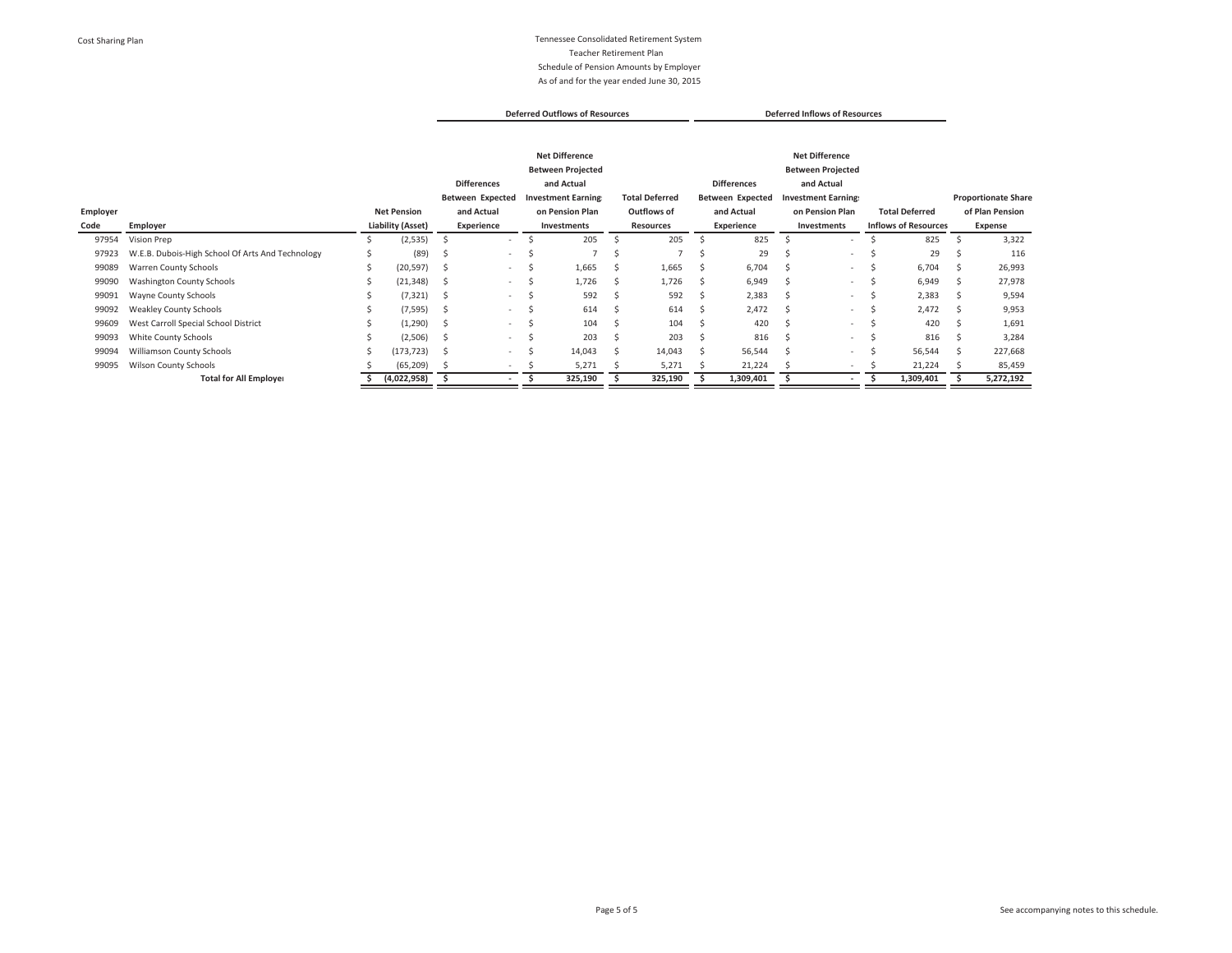Tennessee Consolidated Retirement System Teacher Retirement Plan Notes to the Schedule of Allocations and Pension Amounts by Employer As of and for the year ended June 30, 2016 – Financial Statements Actuarial Measurement Period of July 1, 2014 through June 30, 2015

### **Differences between Expected and Actual Experience**

Experience differences pertain to non-investment economic and demographic factors. When actual non-investment economic and demographic factors are positively different than assumed, the experience difference is referred to as an experience gain. If the actual factors are negatively different than assumed, the experience difference is referred to as an experience loss.

A portion of the experience (gain)/loss is recognized in pension expense during the current year. The remaining portion is amortized in a rational method over a closed period equal to the average expected remaining service life of all active and inactive employees in the plan. The remaining average expected service life can vary from year to year depending on the underlying demographic factors considered by the actuary.

The remaining average expected service life is reflected in the "original period" column of the "Development of Deferred Outflows and Deferred Inflows" schedule in the actuarial report. Experience (gains)/losses in the current year will be amortized over the remaining average expected service life in effect at the establishment date (i.e. (gains)/losses will be tiered).

The portion of experience gains to be recognized in future periods will be reflected as a deferred inflow of resources. The portion of experience losses to be recognized in future periods will be reflected as a deferred outflow of resources. Cumulative experience deferred inflows of resources will be presented separately from cumulative experience deferred outflows of resources (i.e. cumulative deferred inflows of resources and deferred outflows of resources are not presented as a net amount).

For the year ended June 30, 2015, the Teacher Retirement Plan had an experience gain of \$1,418,518 and a remaining average expected service life of 13 years. One-thirteenth of the current year experience gain, or \$109,117, was recognized in pension expense in the fiscal year ending June 30, 2016. The remaining experience gain of \$1,309,401 is reflected as a deferred inflow of resources and will be amortized over the next 12 fiscal years at the rate of \$109,117 per year.

### **Differences between Projected and Actual Investment Earnings**

When actual investment earnings exceed projected investment earnings, the investment difference is referred to as an investment gain. If the actual earnings are less than projected, the investment difference is referred to as an investment loss. The projected investment earnings is currently 7.5%.

A portion of the investment (gain)/loss is recognized in pension expense during the current year. The remaining portion is amortized in a rational method over a closed five-year period.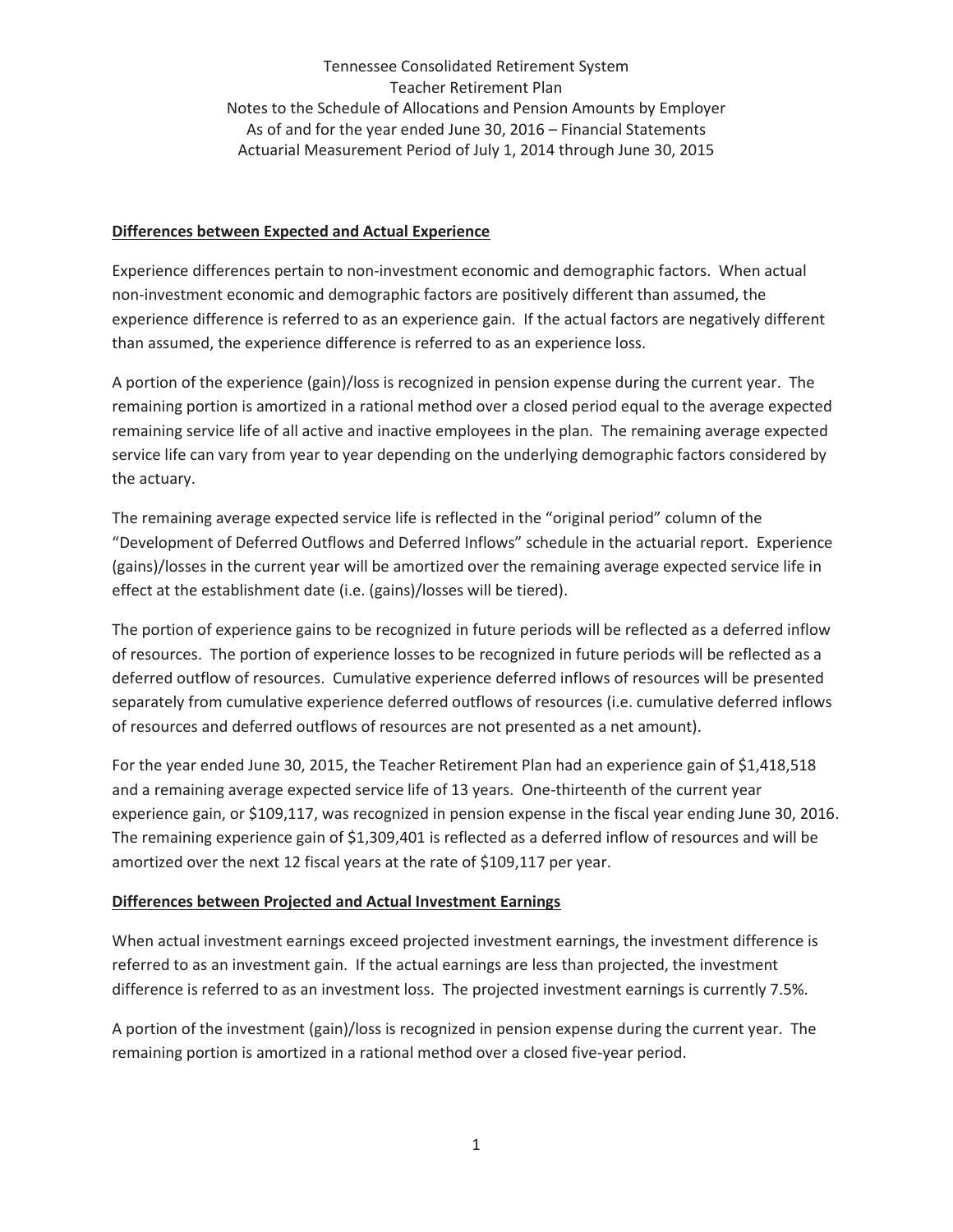Tennessee Consolidated Retirement System Teacher Retirement Plan Notes to the Schedule of Allocations and Pension Amounts by Employer As of and for the year ended June 30, 2016 – Financial Statements Actuarial Measurement Period of July 1, 2014 through June 30, 2015

The portion of investment gains to be recognized in future periods will be reflected as a deferred inflow of resources. The portion of investment losses to be recognized in future periods will be reflected as a deferred outflow of resources. **Cumulative investment deferred inflows of resources are presented separately from cumulative investment deferred outflows of resources on this schedule (i.e. cumulative deferred inflows of resources and deferred outflows of resources are not presented as a net amount); however, for employers' financial statements, cumulative investment deferred inflows of resources should be netted with cumulative investment deferred outflows of resources.**

For the year ended June 30, 2015, the Teacher Retirement Plan had an investment loss of \$406,487. One-fifth of the current year investment loss, or \$81,297, was recognized in pension expense as of June 30, 2016. The remaining investment loss of \$325,190 is reflected as a deferred outflow of resources and will be amortized over the next four fiscal years at the rate of \$81,297 per year.

### **Changes of Assumptions**

There were no changes of assumptions as of the year ended June 30, 2015 for the Teacher Retirement Plan. If there had been any changes of assumptions, the same methodology applied for differences between expected and actual experience would be applied for changes of assumptions.

Actuarial assumptions fall into two types: economic and demographic. Economic assumptions impact the amount of future expected benefits while demographic assumptions impact timing and probability of the benefit amount to be paid. Some examples of economic assumptions are: discount rate, salary, cost of living adjustments, etc. Demographic assumptions include: retirement pattern, turnover and mortality rates.

### **Changes of Benefit Terms**

There were no changes of benefit terms as of the year ended June 30, 2015 for the Teacher Retirement Plan. If there had been any changes of benefit terms, the effects would all be immediately recognized in pension expense.

Benefit terms impact the benefit payments to be provided through the pension plan. Benefit terms include automatic postemployment benefit changes and projected ad hoc postemployment benefit changes (such as automatic cost of living adjustments (COLAs) and ad hoc COLAs, projected salary changes, and projected service credits).

### **Changes in Proportionate Share**

The Teacher Retirement Plan is a cost-sharing plan. As such, each year the change in proportionate share will need to be calculated for each employer participating in the cost-sharing plan. There will be no cumulative impact on the cost-sharing plan from changes in proportionate share; however, each participating employer may have an increase or decrease in proportionate share.